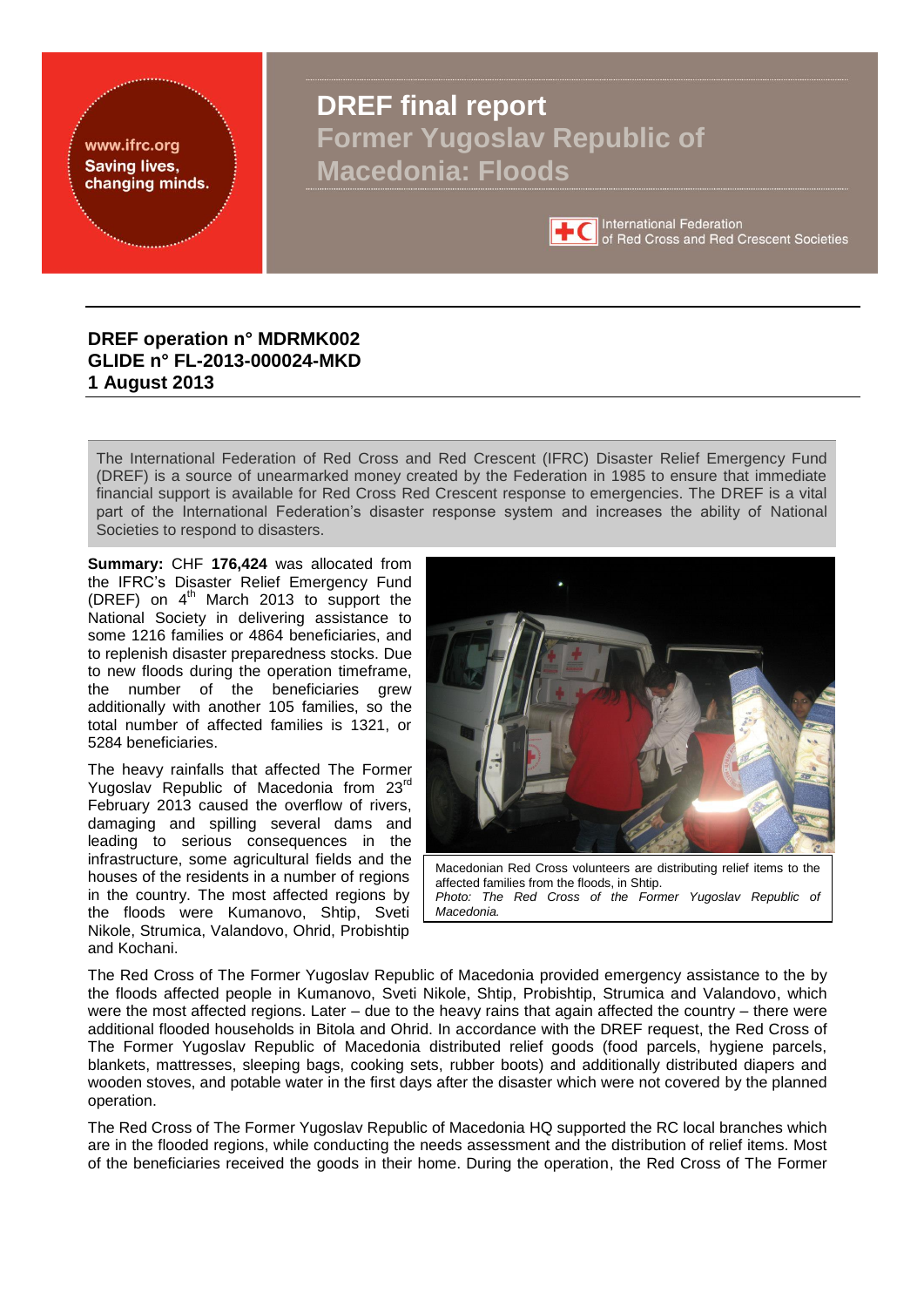Yugoslav Republic of Macedonia was in constant communication and coordination with the Disaster Management Coordinator of the IFRC Europe Zone Office and with other governmental institutions, which are part of the National System for Crisis Management, so the undertaken activities were coordinated within the authorities and capacities of each stakeholder.

The National Society managed the disaster response operation with international support (DREF) and organized a relief operation in the flooded regions. This was achieved with the continuous support of the local Red Cross branches and through their capacities, network and willingness to take actions. Additionally, the National Society strengthened its image as a leading organization in providing aid to the people in need.

The major donors and partners of DREF included the Australian, American and Belgian Governments, the Austrian Red Cross, the Canadian Red Cross and the Canadian Government, the Danish Red Cross and the Danish Government, the European Commission Humanitarian Aid and Civil Protection (ECHO), the Irish and the Italian Governments, the Japanese Red Cross Society, the Luxembourg Government, the Monaco Red Cross and the Monaco Government, the Netherlands Red Cross and the Netherlands Government, the Norwegian Red Cross and the Norwegian Government, the Spanish Government, the Swedish Red Cross and the Swedish Government, the United Kingdom Department for International Development (DFID), the Medtronic and Z Zurich Foundations, and other corporate and private donors.

The IFRC, on behalf of the Red Cross of The Former Yugoslav Republic of Macedonia, would like to extend their thanks to all donors and partners for their generous contributions.

*[<click here for the final financial report,](#page-17-0) [or here to view contact details>](#page-5-0)*

# **The situation**

The heavy rainfalls that started on 23<sup>rd</sup> February 2013 caused numerous floods in some regions in The Former Yugoslav Republic of Macedonia. The most affected regions were Kumanovo, Shtip (Novo Selo), Sveti Nikole (Sveti Nikole, Gorubinci, Mustafino, Erdzelija), Strumica (Municipality Vasilevo –Sushevo, Vasilevo, Gradishorci, Dobroshinci, Peperovo, Municipality Strumica, Gorna Strumica, Murtino, Sachevo, Dabile, Prosenikovo Dobrejce, Banica, Municipality Bosilevo, Monospitovo, Municipality Novo Selo, Zubovo) Valandovo (Josifovo), and Probishtip (Pishica, Bunesh, Drach and Tripatanci).

The high amount of water caused serious damage on few dams: Mavrovica (near Sveti Nikole), Slatinska (near Ohrid), Pishica (near Probishtip). The authorities' immediately undertook necessary actions (opening safety valves) so they could prevent the complete ruin of the dams. Although, for percussion the residents from village Slatina and Pishica were immediately evacuated to the nearest cities, Probishtip and Ohrid. In Kumanovo – due to the serious damage of the houses, which are located near the river – there was also an organized evacuation and settlement for the affected people in the gyms of two primary schools. Besides the damaged dams, the floods also caused serious damage to the infrastructure, so the bridges that lead towards the villages of Bunesh, Drach (Probishtip), Zleovo (Radovish) and Raborci, Polchovo, Rich, Belotino, Sushevo (Strumica), collapsed.

Additionally in early April 2013, heavy rains caused new floods in Bitola and Ohrid. After the needs assessment that was conducted by the both RC local branches, additional relief items were distributed for the affected people.

### **Coordination and partnerships**

The Red Cross of The Former Yugoslav Republic of Macedonia was in continuous contact with the governmental institutions. Every day on national level, the Secretary General attended meetings with representatives from the Centre for Crisis Management, the Directorate for Rescue and Protection, the Ministry of Defence, the Ministry of Interior, the Ministry of Health, and the Ministry of Transport and Communications to share updated information, and further actions were also agreed. During the weekend of 2<sup>nd</sup> and 3<sup>rd</sup> March 2013, joint teams from the National Society and the Ministry of Labor and Social Policy visited the flooded regions. The teams conducted additional assessment and provided psychological support for the beneficiaries. The Red Cross of The Former Yugoslav Republic of Macedonia worked jointly with the governmental institutions, so the planned activities were coordinated.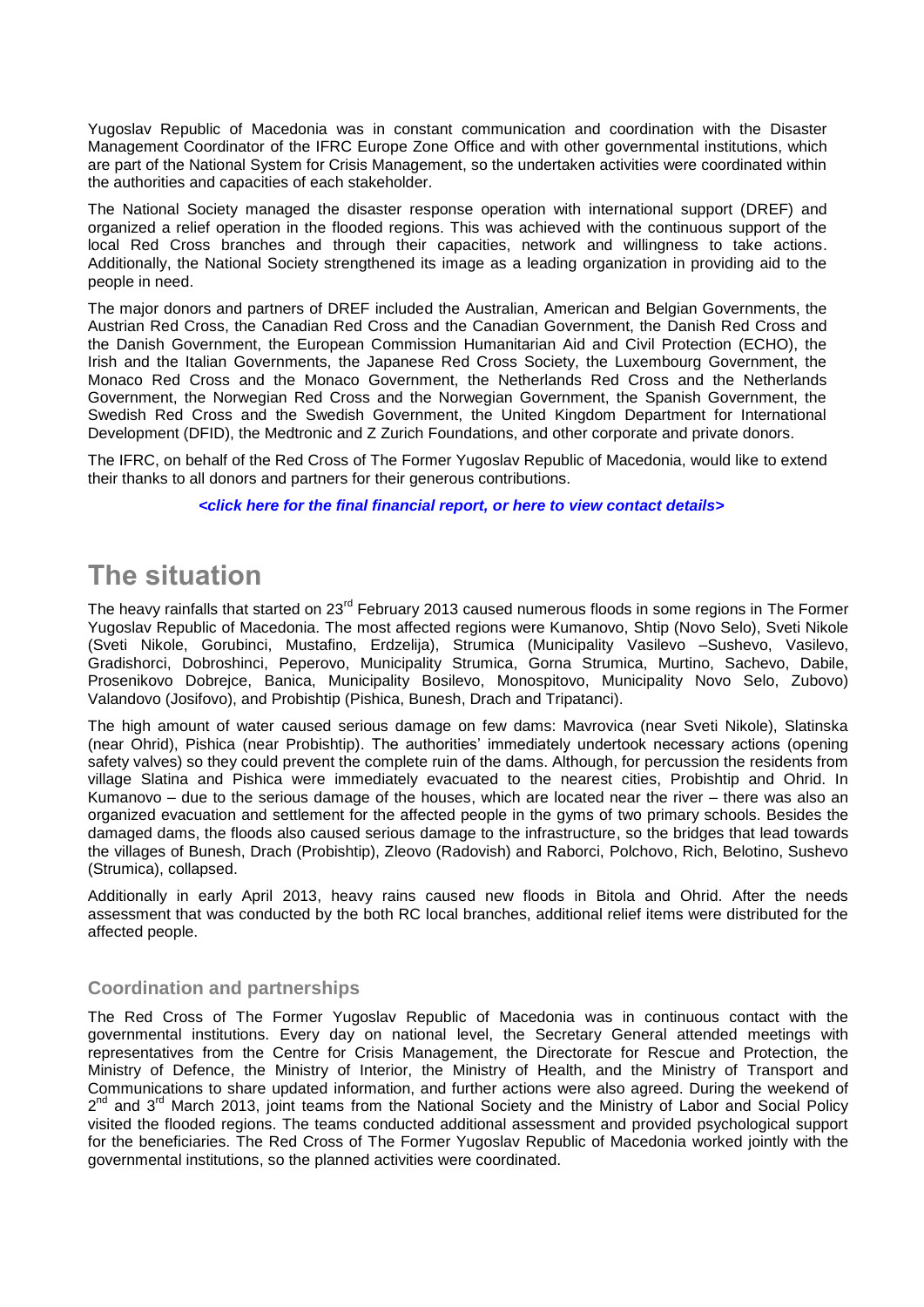On local level, crisis headquarters also had daily meetings with the local branches of the National Society, the Centre for Crisis Management, the Directorate for Rescue and Protection, the Ministry of Defence, the Ministry for Interior, the Ministry for Health, and the Ministry for Transport and Communication. The information gathered on the local level was forwarded to the National Society HQ on national level and was analysed regularly. Actions were taken accordingly to address the evolving situation.

The Operative Centre in the Red Cross of The Former Yugoslav Republic of Macedonia gathered all daily data from all stakeholders (governmental institutions, RC local branches), and made daily analysis of the situation. Based on the meeting – workshop in Budapest with representatives of Coca Cola Company few years ago, and following up on their recommendation – the Red Cross of The Former Yugoslav Republic of Macedonia started cooperating with the national Coca Cola Company in Skopje. The National Society launched a request to Coca Cola Company in Skopje and after sharing the information about the situation; the company contributed with in kind support and provided 7,560 litres of bottled water.

# **Red Cross and Red Crescent action**

Since the beginning, the Red Cross of The Former Yugoslav Republic of Macedonia was closely monitoring the situation and was in constant communication and coordination with the government institutions, which are part of the National Crisis Management System on both local and central levels; so the undertook actions were timely and coordinated in accordance with their competence and capacities.

The Red Cross of The Former Yugoslav Republic of Macedonia – together with the Red Cross local branches, which are located in the affected regions – conducted needs assessment on which the DREF request was based.

| <b>Assessment</b>        | Kumanovo | <b>Sveti</b><br><b>Nikole</b> | <b>Shtip</b> | <b>Probishtip</b> | <b>Strumica</b> | Valandovo | <b>Total</b> |  |
|--------------------------|----------|-------------------------------|--------------|-------------------|-----------------|-----------|--------------|--|
| <b>Affected families</b> | 175      | 200                           | 63           | 190               | 859             | 150       | 1637         |  |

In the period between the DREF allocation the Red Cross of The Former Yugoslav Republic of Macedonia from its emergency stocks distributed the following relief items:

| Humanitarian aid       | Kumanovo | <b>Sveti</b><br><b>Nikole</b> | <b>Shtip</b> | <b>Probishtip</b> | <b>Strumica</b> | Valandovo | <b>Total</b> |
|------------------------|----------|-------------------------------|--------------|-------------------|-----------------|-----------|--------------|
| <b>Hygiene parcels</b> | 120      | 40                            | 46           | 30                | 175             | 140       | 551          |
| <b>Food parcels</b>    | 30       | 30                            | 46           | 30                | 100             | 10        | 246          |
| <b>Mattresses</b>      | 100      | 80                            | 20           | 30                | 50              | 30        | 310          |
| <b>Blankets</b>        | 300      | 190                           | 70           | 90                | 350             | 470       | 1470         |
| <b>Rubber boots</b>    | 20       | 30                            | 20           | 30                | 40              | 20        | 160          |
| <b>Sleeping bags</b>   |          | 20                            | 20           | 20                | 20              | 20        | 100          |
| <b>Cooking sets</b>    |          | 20                            | 15           | 20                | 50              | 10        | 115          |
| <b>Plastic sheets</b>  |          | 10                            | 15           | 10                | 10              | 10        | 55           |
| <b>Potable water</b>   |          | 3751                          | 3751         |                   | 31001           |           | 38501        |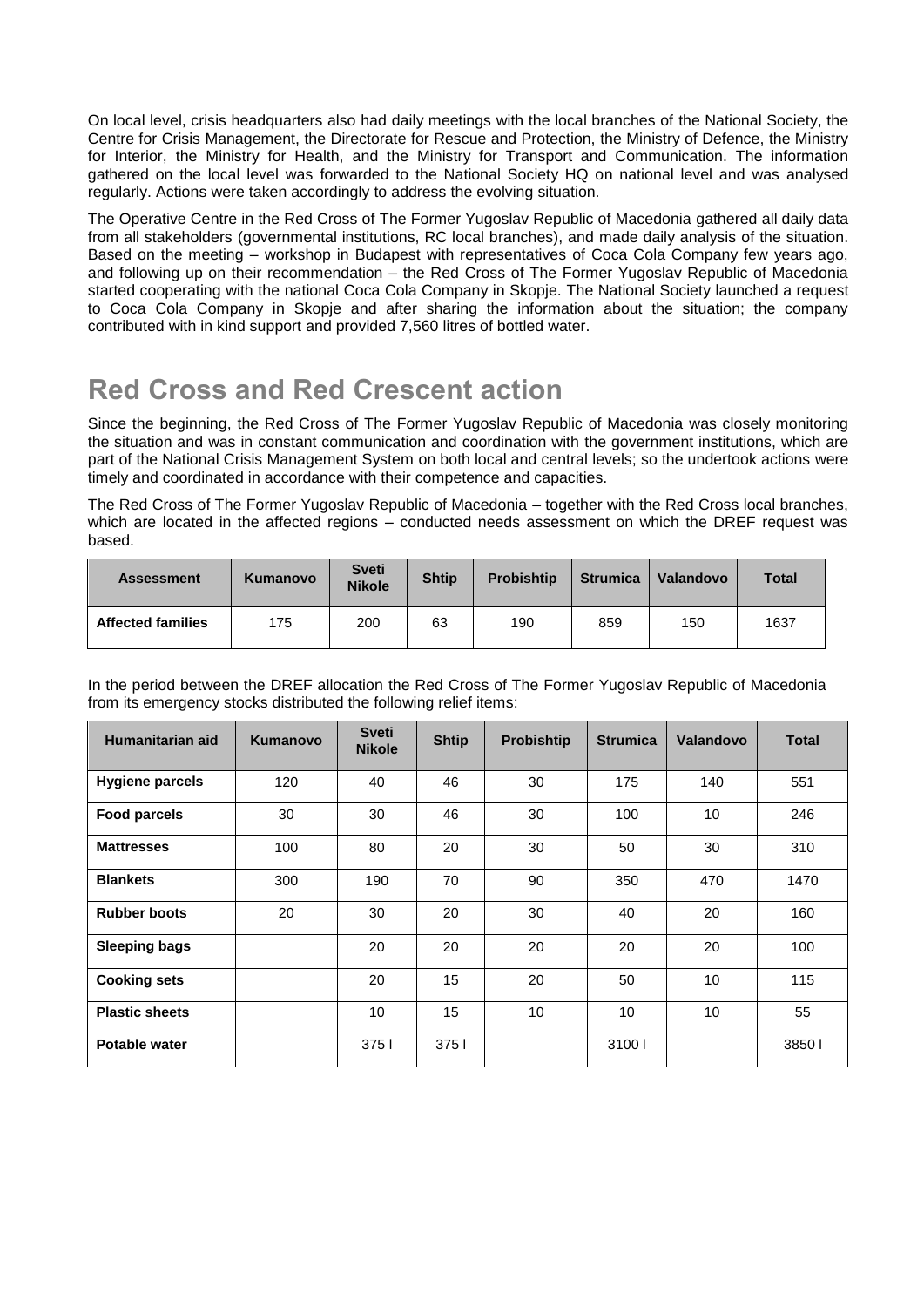### **Achievements against outcomes**

#### **Relief distributions (food and basic non-food items)**

**Outcome:** The food and hygiene needs of the most vulnerable 1,216 families (or 4,864 beneficiaries) will be met through distribution of essential relief items.

#### **Outputs (expected results) and activities planned:**

The provision of hygiene parcels, food parcels, mattresses, blankets, rubber boots, sleeping bags,

cooking sets will help the affected families to cope with the consequences of the floods.

#### **Activities planned:**

- Conduct needs and capacity assessments.
- Develop beneficiary targeting strategy and registration system to deliver intended assistance.
- Distribute relief supplies and control supply movements from point of dispatch to end user.
- Monitor and evaluate the relief activities and provide reporting on relief distributions.
- Conduct Lessons Learned workshop for the local responders in BORC
- Conduct Beneficiary satisfaction survey to find out whether the operation satisfied the needs of the affected people.

#### **Impact:**

The National Society HQ and its local branches conducted needs assessment. Additionally, the Ops Centre in the NS HQ analysed the assessment made by the Centre for Crisis Management and the social workers from the Regional Social Centres within the Ministry of Labour and Social Policy.

Based on the analysed data the distribution plans were made. During the operations the Red Cross of The Former Yugoslav Republic of Macedonia used all the available resources (vehicles, staff and volunteers) for timely and effective distribution of the needed relief items. Based on the needs from the assessments, the National Society distributed diapers and wood stoves, which were not included in the DREF request. The distribution in most of the cases was done directly, although in some cases – due to the circumstances – was done indirectly with support from the local community. During the operation the NS team was conducting constant monitoring on the planned activities for the day, and even revising them if necessary. Besides the standard aid, in Strumica, which was the most affected region from the floods, RC teams distributed additional hygiene parcels to the most vulnerable families. Through the immediately distributed relief items especially the food and hygiene parcels, the National Society directly contributed to reducing the incidence of malnutrition and illness among the residents.

#### **Challenges**

After the urgent evacuation in Kumanovo, the Red Cross of The Former Yugoslav Republic of Macedonia distributed relief items in the primary schools, the gyms of which were used as shelter. While the Secretary General was attending an urgent Government Meeting, additional evacuated families arrived in the shelter. With joint agreement on the meeting, the National Society deployed an additional emergency team to distribute relief items during late night.

#### **Lessons Learned Workshop**

Once the distribution of humanitarian aid was conducted, the National Society organized the Lessons Learned workshop, as planned beforehand. During the monitoring in the RC local branches` staff organized the workshop together with the secretaries. After the conducted meetings, it was concluded that the workshop should be organized as a two-day event with additional trainings on the agenda and with own resource of the National Society.

The Lessons Learned workshop was organized in early May 2013, in Dojran (southeastern Macedonia), and besides the DREF session, an additional basic Vulnerability Capacity Assessment (VCA) training and Financial Reporting was held and funded by own funds of the National Society. 25 people (secretaries and volunteers, who were included in the operation) participated at the workshop from the RC local branches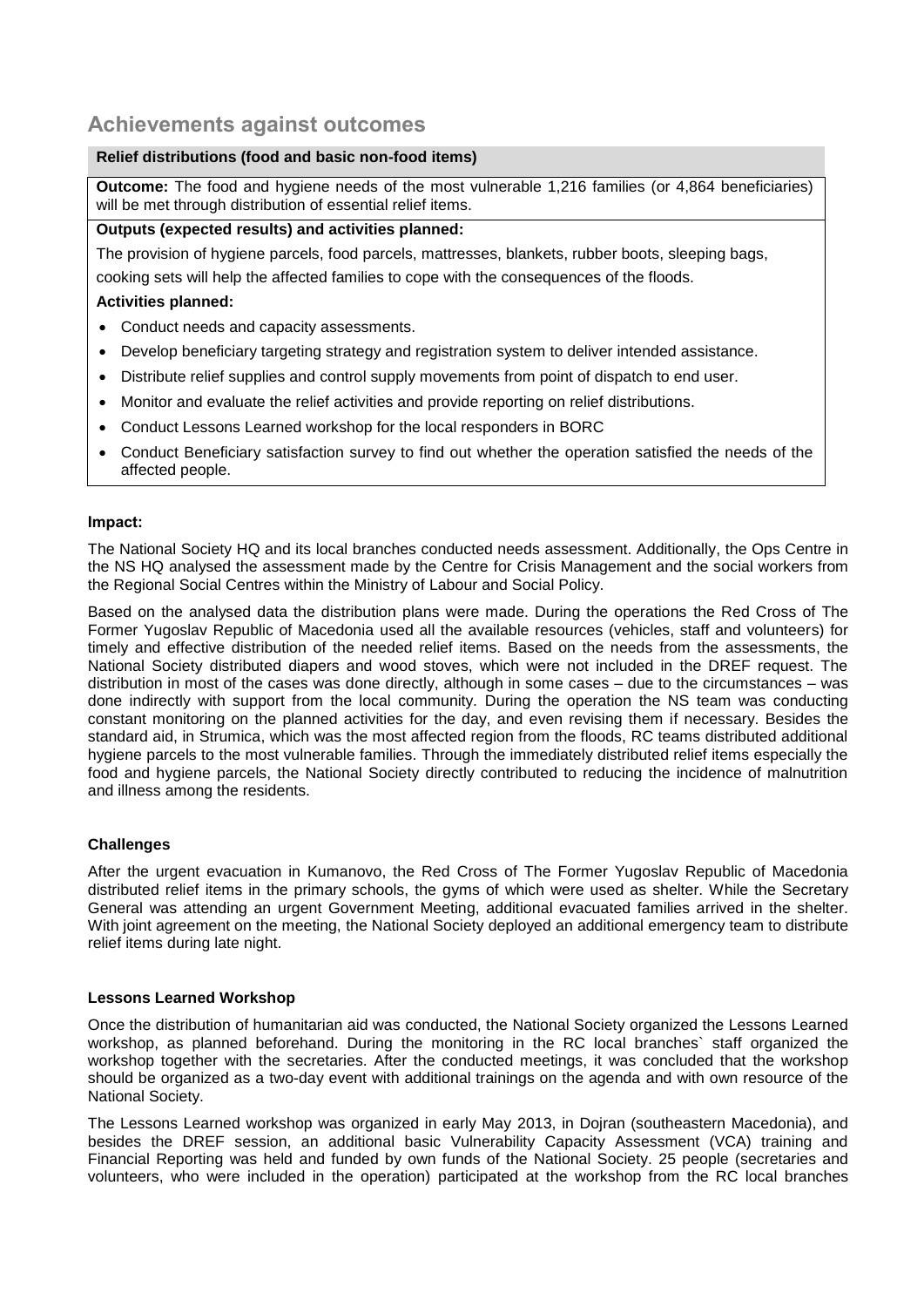Kumanovo, Sveti Nikole, Shtip, Probishtip, Valandovo, Strumica and also volunteers from the disaster response team from Red Cross of City Skopje. The workshop was organized in the field, with the help from the National Logistics Team, which provided the food for the participants, and tent as a field classroom. The participants were divided in four groups and evaluated the conducted activities on the basis of three parameters: positive effects, challenges and further recommendations.

#### *Positive effects*

The joint evaluation showed that the RC local branches responded timely to meet the needs of the affected people. The internal coordination and communication between the RC local branches and the Red Cross of The Former Yugoslav Republic of Macedonia HQ was on high level, and so was the external communication with other institutions. The Red Cross was again recognized by other significant institutions as a leading organization in undertaking relief operations.

#### *Challenges*

In some of the RC local branches there were some difficulties during the operation. In some of them due to certain financial conditions, the capacities are not on a high level. Few of the branches do not possess any vehicles, so the support from the Red Cross of the Former Yugoslav Republic of Macedonia HQ was necessary for conducting proper distribution. Also it was not possible to bring more quantity of relief items due to the lack of warehouses in which higher amount of items could be stored.

#### *Recommendations*

Main recommendation for the future is to conduct local trainings for disaster preparedness and response for new volunteers and refreshments for the already trained volunteers. The change of generations left some branches with not enough trained volunteers for disaster response. Besides the disaster response, special teams for psychosocial support would be also needed.

The Red Cross of the Former Yugoslav Republic of Macedonia is starting to create a model for forming local funds for emergencies only, so the local branches can have stocks in their warehouses, as they are always the first responders. This year and last year's DREF Operation showed that is necessary to make changes in the operational programs, so in the future the emergency stocks would be on higher level for much more beneficiaries.

VCA trainings and preparing contingency plans for emergencies are also needed in some of the RC local branches, and. For the future, the National Society should conduct dissemination about the role of the Red Cross in disasters, what kind of services do we provide, and what kind of activities we undertake.

#### **Beneficiary Satisfaction Survey**

The Beneficiary Satisfaction Survey was conducted in the last phase of the operation to see if the operation met the needs of the affected people. The Red Cross of The Former Yugoslav Republic of Macedonia prepared a plan and questionnaire in cooperation with the IFRC Europe Zone Office. The questionnaire was translated into Macedonian language, and the survey was conducted in the flooded regions (Kumanovo, Sveti Nikole, Shtip, Probishtip, Strumica and Valandovo) by volunteers, who were not included in the operation. Before the survey, the NS team conducted workshop in each RC local branch about the survey. The workshop contained interview technics, approach and behaviour during the interviews. The survey showed that the operation was successful, although there were some aspects that should be improved in the future.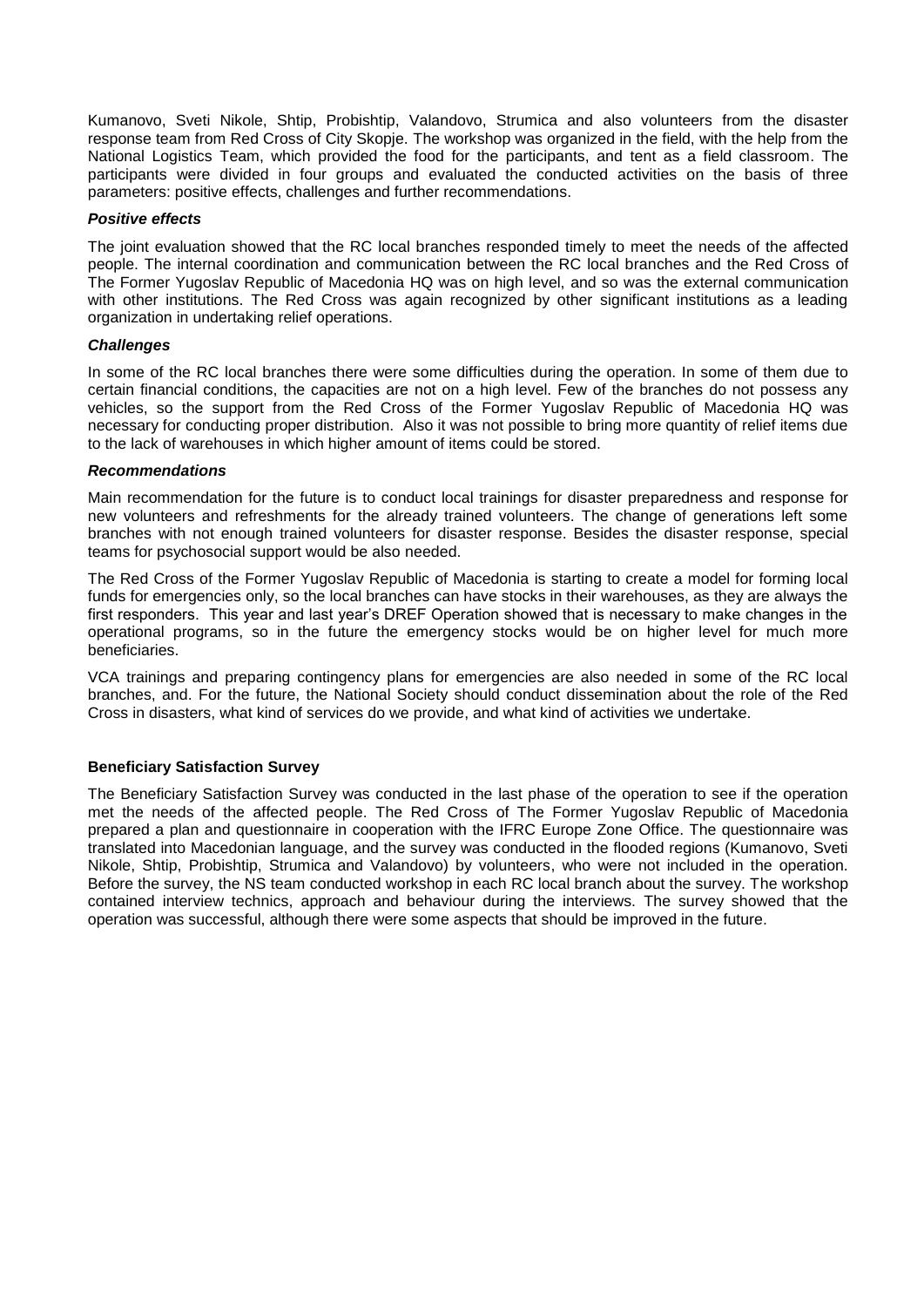## <span id="page-5-0"></span>**Contact information**

**For further information specifically related to this operation please contact:**

- **Red Cross of The Former Yugoslav Republic of Macedonia:**
	- o Sait Saiti, Secretary General, Red Cross of the Former Yugoslav Republic of Macedonia Phone: +389 2 3114 355; email: [saiti@redcross.org.mk](mailto:saiti@redcross.org.mk)
	- o Ali Samet, Disaster Management Coordinator; Red Cross of the Former Yugoslav Republic of Macedonia

Phone: +389 71 223 894; email: [samet@redcross.org.mk](mailto:samet@redcross.org.mk)

- **IFRC Europe Zone:** Alberto Monguzzi, Disaster Management Coordinator Phone: +36 1 888 4505, email: [alberto.monguzzi@ifrc.org](mailto:alberto.monguzzi@ifrc.org)
- **IFRC Geneva:** Christine South, Operations Support Phone: +41 22 730 4529, email: [christine.south@ifrc.org](mailto:christine.south@ifrc.org)

### **DREF history:**

- This DREF was initially allocated on  $4^{\text{th}}$  March 2013 for CHF 176,424 for three months to assist some 1216 families or 4864 beneficiaries.
- Due to new floods during the operation timeframe, the number of the beneficiaries grew additionally with another 105 families, so the total number of affected families is 1321, or 5284 beneficiaries.

### $\Delta$

### **Click here**

- **1. Clich here [to see final finacial report for the operation](#page-17-0)**
- **2. Click here [to return to the title page](#page-0-0)**

### **How we work**

All IFRC assistance seeks to adhere to the Code of Conduct for the International Red Cross and Red Crescent Movement and Non-Governmental Organizations (NGO's) in Disaster Relief and the Humanitarian Charter and Minimum Standards in Disaster Response (Sphere) in delivering assistance to the most vulnerable.

The IFRC's vision is to inspire, encourage, facilitate and promote at all times all forms of humanitarian activities by National Societies, with a view to preventing and alleviating human suffering, and thereby contributing to the maintenance and promotion of human dignity and peace in the world.

www.ifrc.org Saving lives, changing minds.



The IFRC's work is guided by Strategy 2020 which puts forward three strategic aims:

- **1.** Save lives, protect livelihoods, and strengthen recovery from disaster and crises.
- **2.** Enable healthy and safe living.
- **3.** Promote social inclusion and a culture of non-violence and peace.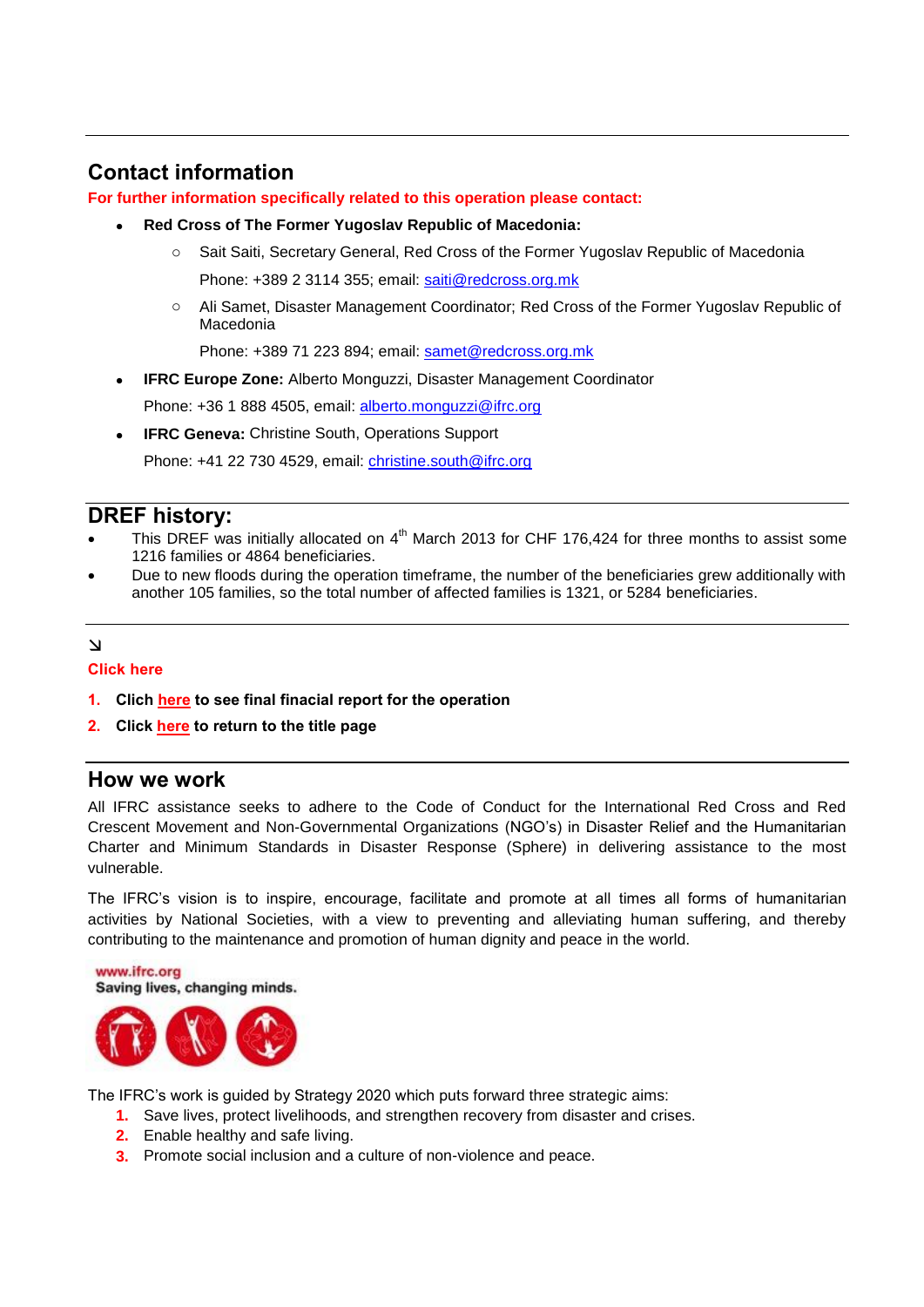#### **Beneficiary Satisfaction Survey (BSS) Report**

#### **DREF Operation n° MDRMK002 GLIDE n° FL-2013-000024-MKD**

#### **Methodology**

The goal of the conducted Beneficiary Satisfaction Survey was to find out whether the operation meets the needs of the affected people by the floods.

This report will present the findings and conclusions based on the conducted BSS.

In close cooperation with IFRC Europe Office, Macedonian Red Cross created a questioner (see in annex to the BSS), which covered the most important areas, to find out the opinion of the beneficiaries about the conducted relief operation, due to the floods in Macedonia.

The questionnaire was classified by the following criteria:

- Information on interviewed beneficiary
	- **•** Operation appropriateness
	- **EXECOMMUNITY INVOLVEMENT While conducting the operation**
	- **•** Operation visibility
	- **Image of the organization**
	- **•** Operation timeliness
	- **Information, dissemination of the operation**

General assessment of the undertaken activities

The questionnaire is created so it can show;

- **-** The level of satisfaction of the beneficiaries from the received relief items
- **-** Provide feedback from the beneficiaries for further improvement
- **-** Identify gaps and best practices for future in disaster response operations
- **-** Enhance the visibility of Macedonian Red Cross and RC Local Branches

The survey was implemented by volunteers who were not engaged in the relief operation, so the level of objectivity is higher.

Team from MRC conducted monitoring visits in the engaged RC Local Branches to present the aim of the survey. Also, they held workshop for the volunteers that were implementing the survey, which included

*Interview technics* 

*Approach to beneficiaries* 

*Practicing the questions in pairs (so they would not mislead them to one of the answers)* 

The survey started after all of the planned relief items were distributed and it was conducted on 100 persons/families in the following regions:

| No. | Flooded region  | No. of interviewed persons/families |
|-----|-----------------|-------------------------------------|
|     | Kumanovo        | 20                                  |
| 2.  | Sveti Nikole    | 20                                  |
| 3.  | Shtip           | 10                                  |
| 4.  | Probishtip      | 10                                  |
| 5.  | <b>Strumica</b> | 30                                  |
| 6.  | Valandovo       | 10                                  |
|     | Total:          | 100                                 |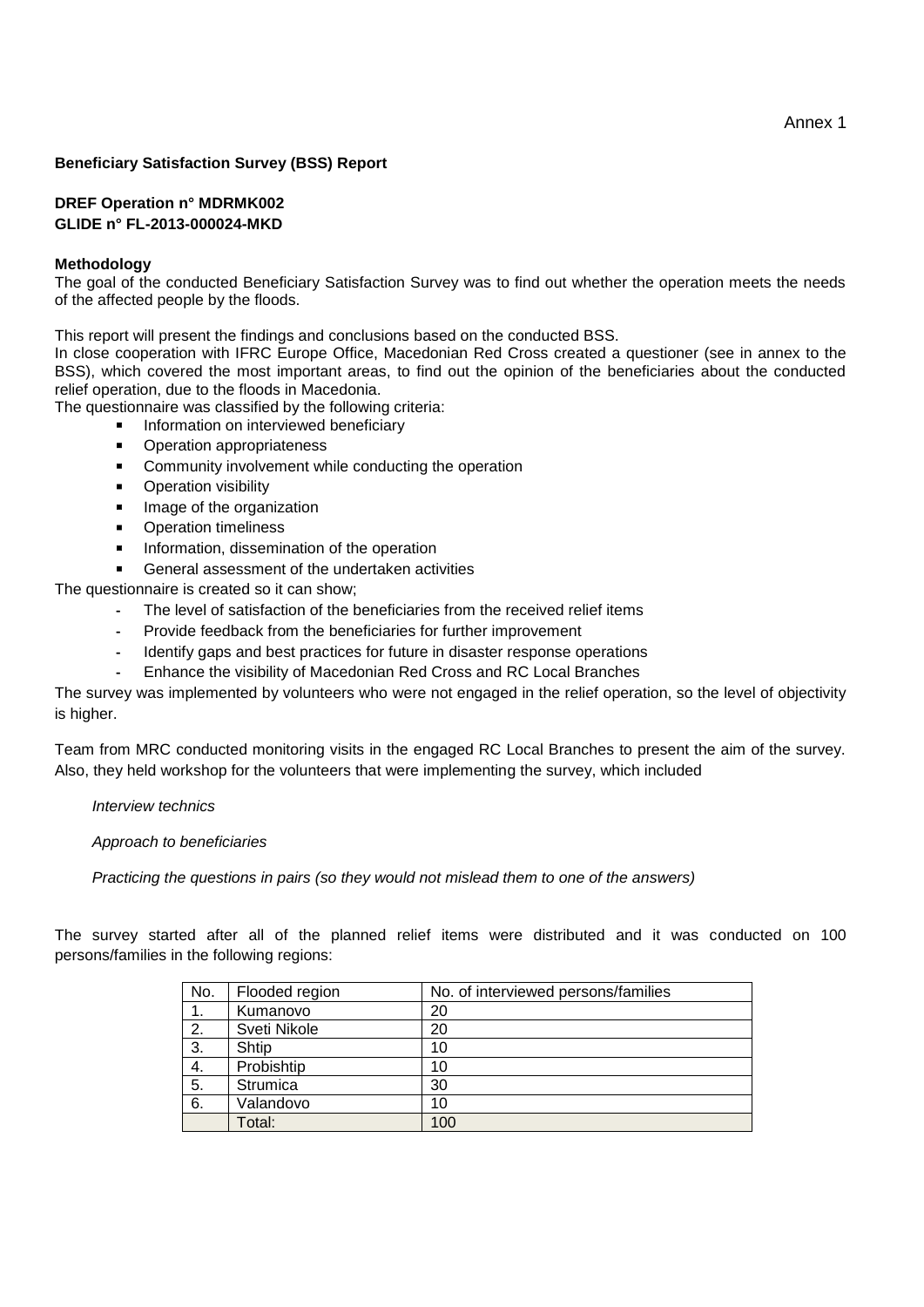The data was collected by individual interviews and in small extent observation. The monitoring was provided by a joint team form the Secretaries from the RC Local Branches and Macedonian Red Cross HQ.

Collected data was analyzed in SPSS (software for statistical analysis) by the Ops center in MRC HQ and professional consultant – researcher for social surveys.

The beneficiaries for the interview were selected randomly, in the most affected regions from the floods. The number of interviewed persons was made in accordance with the number of beneficiaries in each flooded region. Totally 100 persons were interviewed for the needs of this survey.

The findings are as follows:

#### **1. Information on interviewed beneficiary**

The operation aimed to meet the needs of the most vulnerable target groups such as elderly persons over 60 that are living alone, persons with special needs, socially endangered persons with very young children, selfsupporting parents and other.

Most of the assisted beneficiaries are in bad social condition, most of them are older people than 60 and social endangered persons with young children.

Most of the interviewed persons reported serious property damage such as: flooded rooms, damage on the electrical installation, flooded basement with destroyed supplies



#### **2. Appropriates of the operation**

The appropriateness of the operation was measured through the needs of the beneficiaries, what kind of aid did they need after the floods, and what kind of aid did they receive.



#### **Needs** Received **Received**

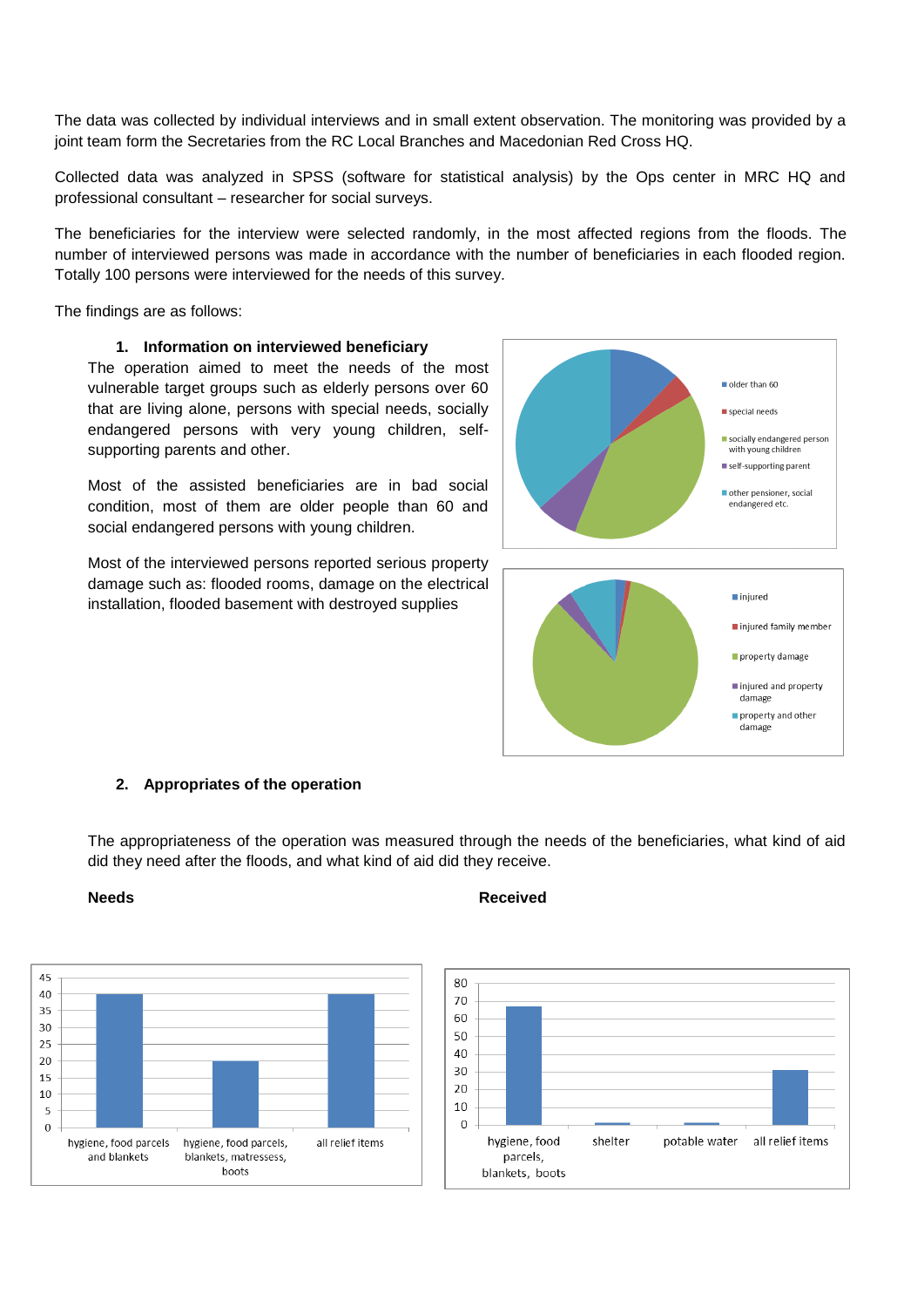The charts above clearly show that the affected population had multiple needs, and also that they were meet through the distribution. The tables don't show that the most vulnerable families received aid in cash transfer from the government in accordance with their assessment. Also only 3 families answered that they received baby diapers which were not covered with the DREF Operation.

When asked about the appropriateness of the aid generally, the survey showed that 56% answered that the aid was appropriate, while 33% answered that the aid was partially appropriate and only 9% considered the aid as not appropriate.

77% answered that they received the relief items at home. While only 13% received it in the shelters and the other 10% through the local community. The fact that most of the beneficiaries received the aid at home was very appreciated by them.

When asked about in which part of the day they received the aid, 11% answered in the morning, 30% answered at noon, 27% answered in the afternoon and 18% in the evening.

When asked about in which time of the day would have been better to receive the aid, 38% answered that it would have been better to receive the aid in the morning, 18% at noon, 12% in the afternoon and only 9% at evening.









Although the survey is showing a difference between the real time of distribution and the wanted one, still this issue wasn't mentioned as a problem by the beneficiaries, on a contrary they appreciated a lot the work of the Red Cross. However MRC will consider these data for future activities.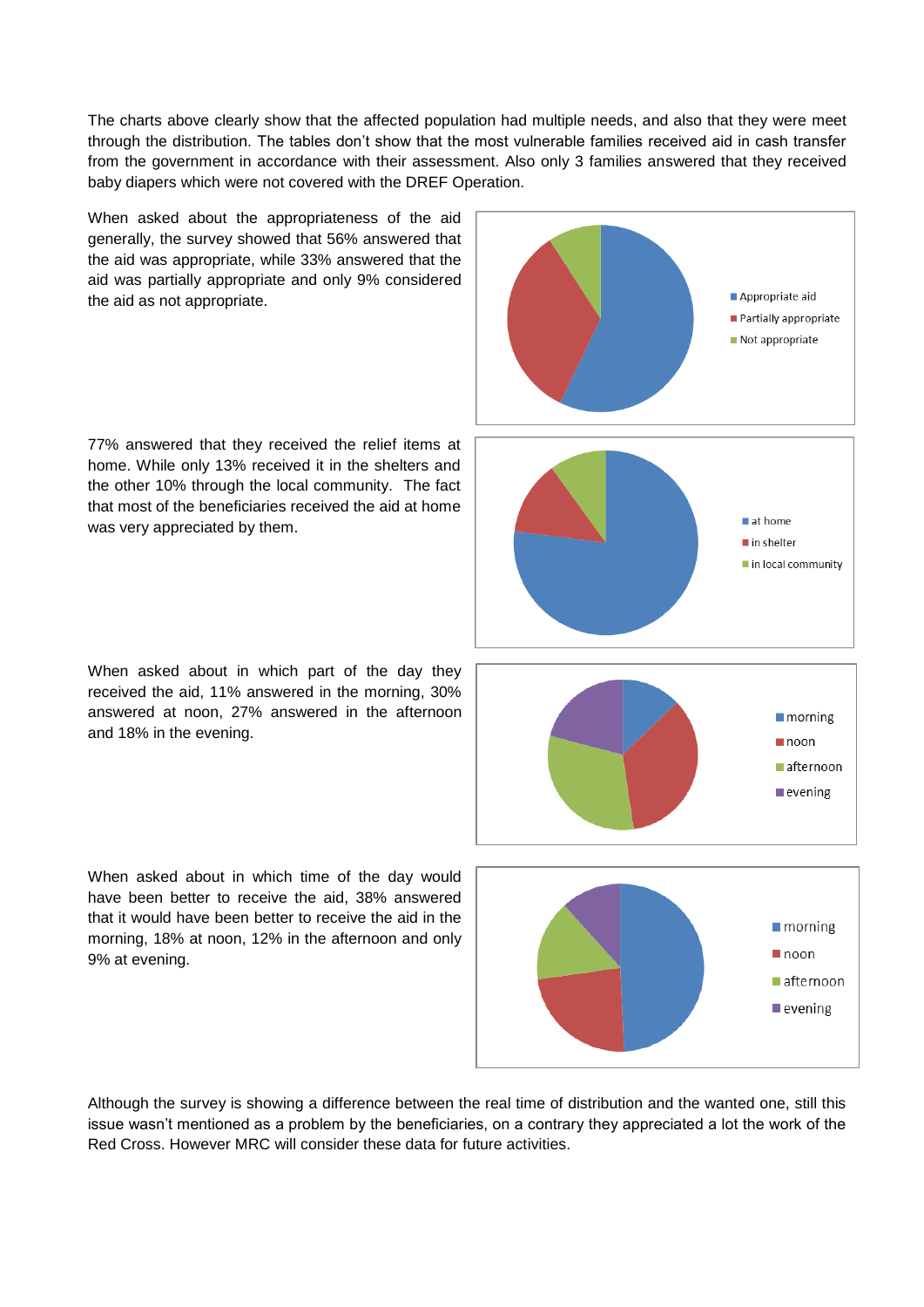When asked if the received aid was sufficient for them, 68 % answered yes, while 38% no. the additional question about what was insufficient showed us that most of the beneficiaries would have appreciate additional relief items such as, food parcels, hygiene parcels, diapers and milk for infants. Most of the interviewed beneficiaries that considered the received aid as insufficient were in bad social condition before the floods.

#### **3. Community involvement in the operation**

This part of the survey showed us that 64% from the interviewed persons answered yes, when they were asked, about did someone asked them about their needs.

The 64% that were asked about their needs were mostly asked by the Red Cross or more accurate 40 % stated the Red Cross, 17% stated that they were asked by the Red Cross and the governmental institutions, while only 11% by other Governmental institutions only.

54 % answered that they were asked about their involvement in the operation through their suggestions. The suggestions were mostly about the time during the distribution, such as providing additional help to elderly people etc.



Red Cross





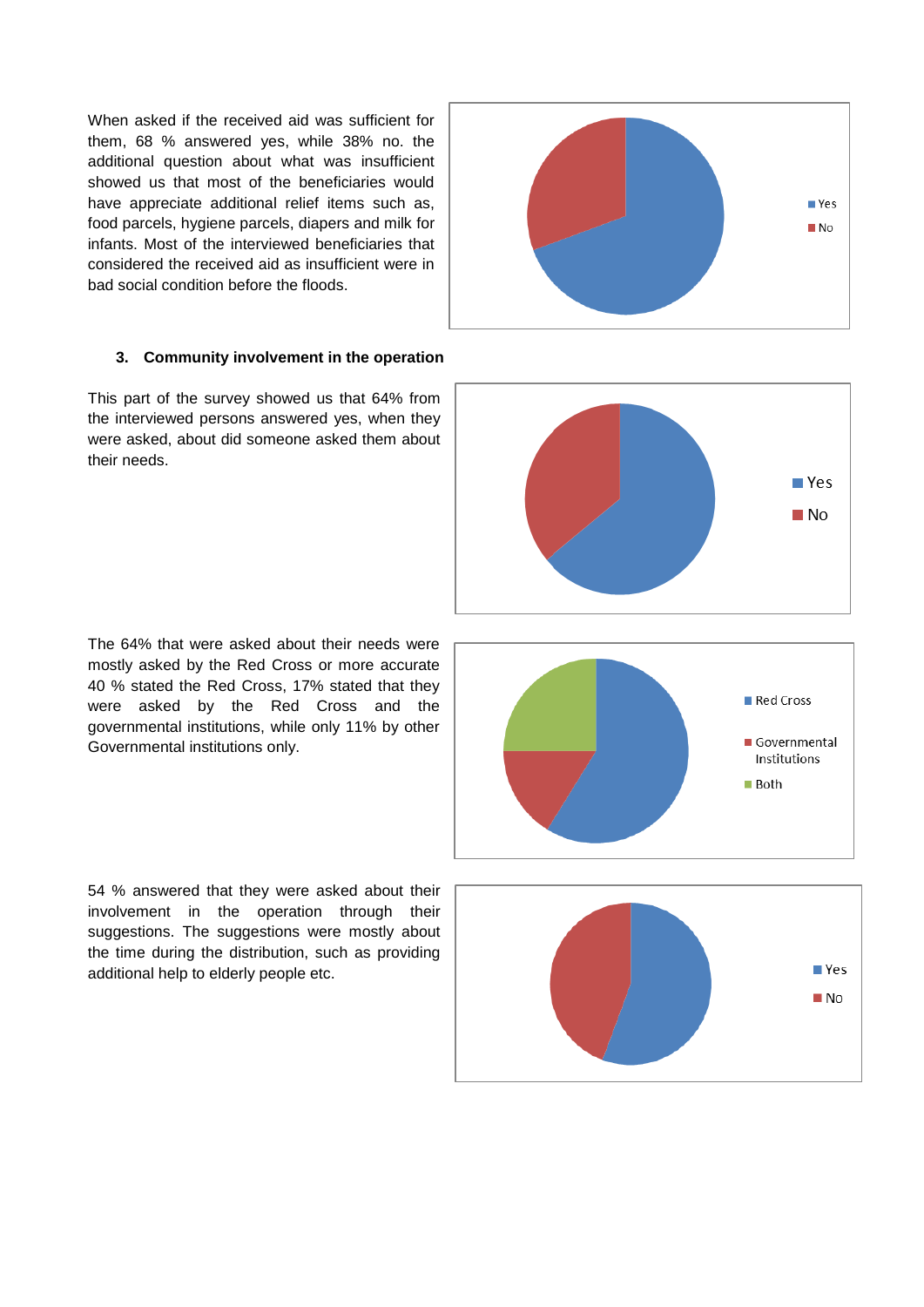When asked about if they know where to make complaint about the provided services 53% answered yes. However there weren't any official complaints neither in the RC Local Branches nor in HQ. According by the volunteers that were conducting the interviews none of the respondents even thought about making an official complaint.



#### **4. Operational Visibility**

High 92 % answered that the Red Cross volunteers and staff were wearing visible RC emblems or uniforms during the time of the operation. The vehicles were not covered in the questionnaire, but most of the respondent comment that the aid was delivered with marked RC vehicles.



#### **5. Operation timeliness**

About the timeliness of the operation the finding can be seen on the graphic. Since the Macedonian Red Cross started the relief operation before the DREF allocation the time frame is from the beginning of the operation  $(26<sup>th</sup>)$ of February). The small percentage (2%) that received the aid in more than two weeks was because of the delay due to the local elections, when the distribution was stopped for a few days. Also this survey doesn't cover the distributed relief items for the later floods in Ohrid and Bitola. They were distributed in a period of one day to the beneficiaries.

#### 30 25 20 15 10 5  $\Omega$ first 12 first day second 3-5 days first two more hours day week weeks than two weeks

40 35

#### **6. Information, dissemination of the operation**

About the timely information for the relief operation 55% answered that were timely informed about the distribution.

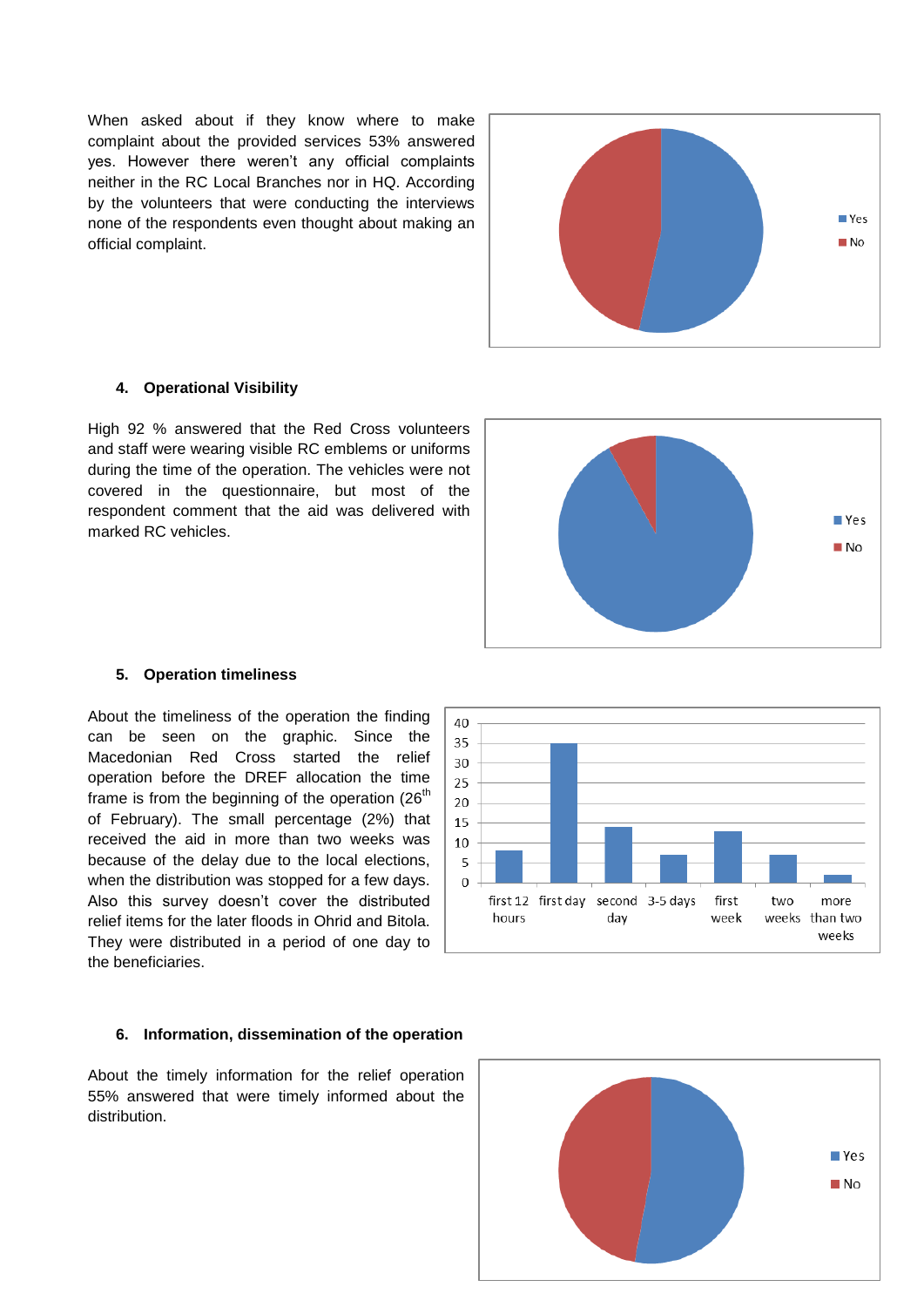According to the survey most of the respondents (78%) answered that they were informed about the aid one day in advance. Smaller percentages (19%) from the respondents were informed in the period between 1-3 days before the distribution, while only 3% weren't informed at all.

90 80 70 60 50  $40$ 30 20 10  $\Omega$ 1 day earlier 1-3 days earlier not informed

The survey showed that only 21% of the respondents were fully aware about what type of relief items they will receive. 23% were only partially aware, while high 56% were not aware what exactly they will receive and in what amount.



#### **7. Image of the organization**

The respondents graded the behave of the RC volunteers and staff during the operation with 9.3 where 10 is highest.

#### **8. General assessment/degree of the undertaken activities**

The respondents also had a chance to evaluate the undertaken activities from the Red Cross in general, and their degree is 8.8 out of 10.

#### **General Conclusions and recommendations:**

The general opinion of the team is that the Macedonian Red Cross successfully implemented the DREF Operation.

The most important goal about meeting the needs of the most vulnerable people that were affected by the floods was fulfilled.

As for the survey, it was a very positive activity as for the MRC to get a proper feedback from the beneficiaries about the undertaken activities, and also for the beneficiaries who were very positively surprised that they were able to evaluate the activities.

As for future recommendations, it would be better to use beside the interview, some additional other technics for collecting more qualitative data, that can be used for better preparedness and response of the MRC.

DREF Operation additionally strengthened the image about the Macedonian Red Cross on national level as an organization that is always helping the most vulnerable people not only in everyday situations but in crisis period also.

The role of the Red Cross was also additional strengthened not only in front of the beneficiaries and general public, but also in front of the other institutions as a leading organization with high capacities to response in any given situation.

The findings from the BSS which was conducted within the DREF Operation will help Macedonian Red Cross to revise the contingency plans in the RC local branches and continuously work on strengthening their capacities. The findings will also be used in implementing the three strategic aims from the National Strategic Plan for Disaster Preparedness and Response 2012 – 2016, which are; Preparing and Responding to Disasters and Crises, Recovering from Disasters and Crises and Our Disaster Management System.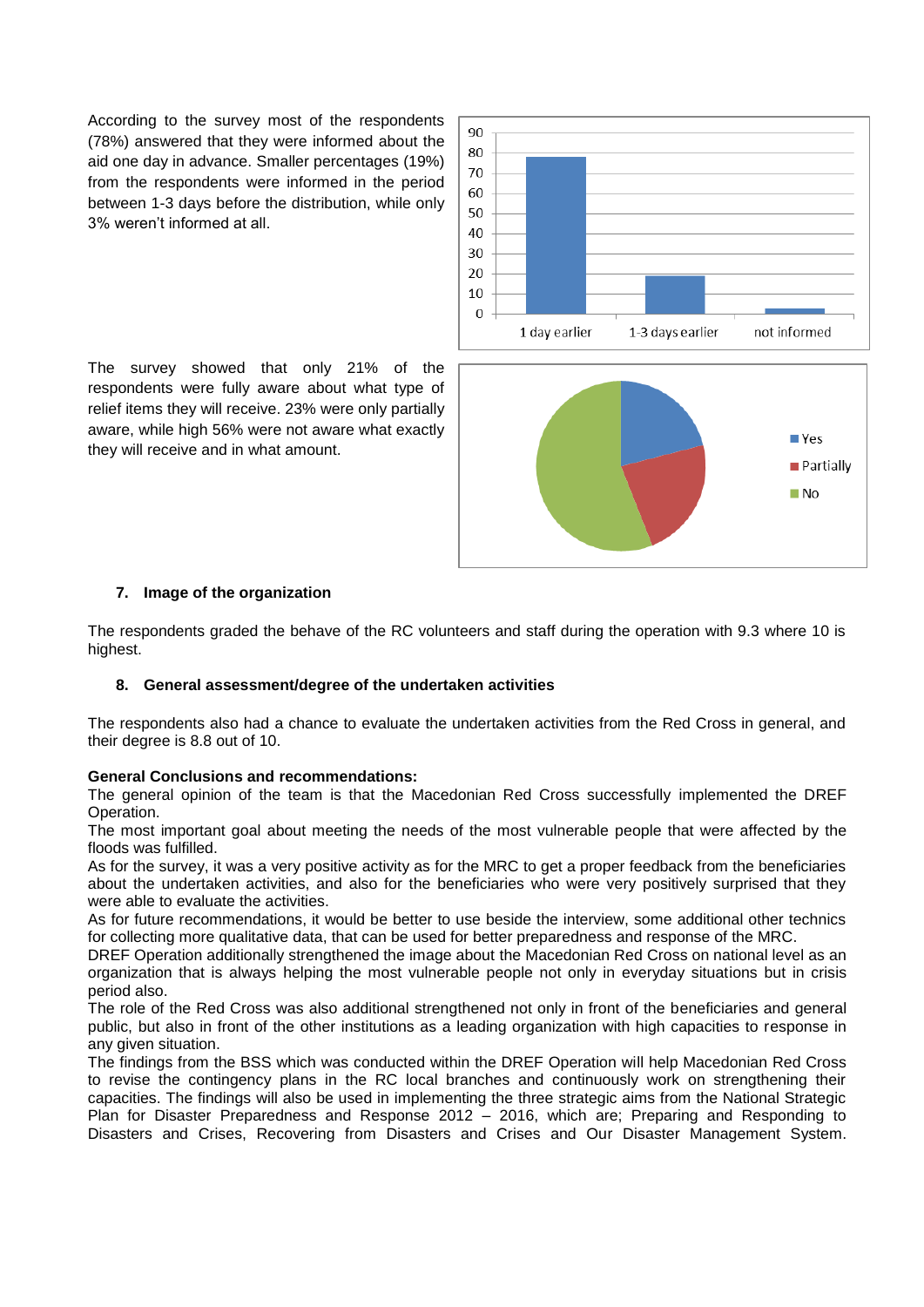### **Annex to the Beneficiary Satisfaction Survey**

Questionnaire for BSS, DREF Operation Macedonia Floods 2013

| Interviewer <sup>.</sup> | Location <sup>-</sup> | Date: |
|--------------------------|-----------------------|-------|
|                          |                       |       |

| Information on interviewed beneficiary |          |                                                           |
|----------------------------------------|----------|-----------------------------------------------------------|
| 1.Sex                                  | a)male   | 6. Additional factor of vulnerability                     |
|                                        | b)female |                                                           |
| 2. Location                            |          | a) Elderly person over 60 living alone                    |
| 3. Flooded region                      |          | b) person with special needs                              |
| 4. Other information                   |          | c) Socially endangered persons with                       |
|                                        |          | very young children                                       |
| 5. Note:                               |          | d) Self-supporting parent (father - mother)               |
|                                        |          | e) Other. To be mentioned                                 |
|                                        |          | 7. How were you affected by the floods, what was damaged? |
|                                        |          | a) I was injured                                          |
|                                        |          | b)family member was injured                               |
|                                        |          | c) my property was seriously damaged                      |
| <b>Operation appropriateness</b>       |          |                                                           |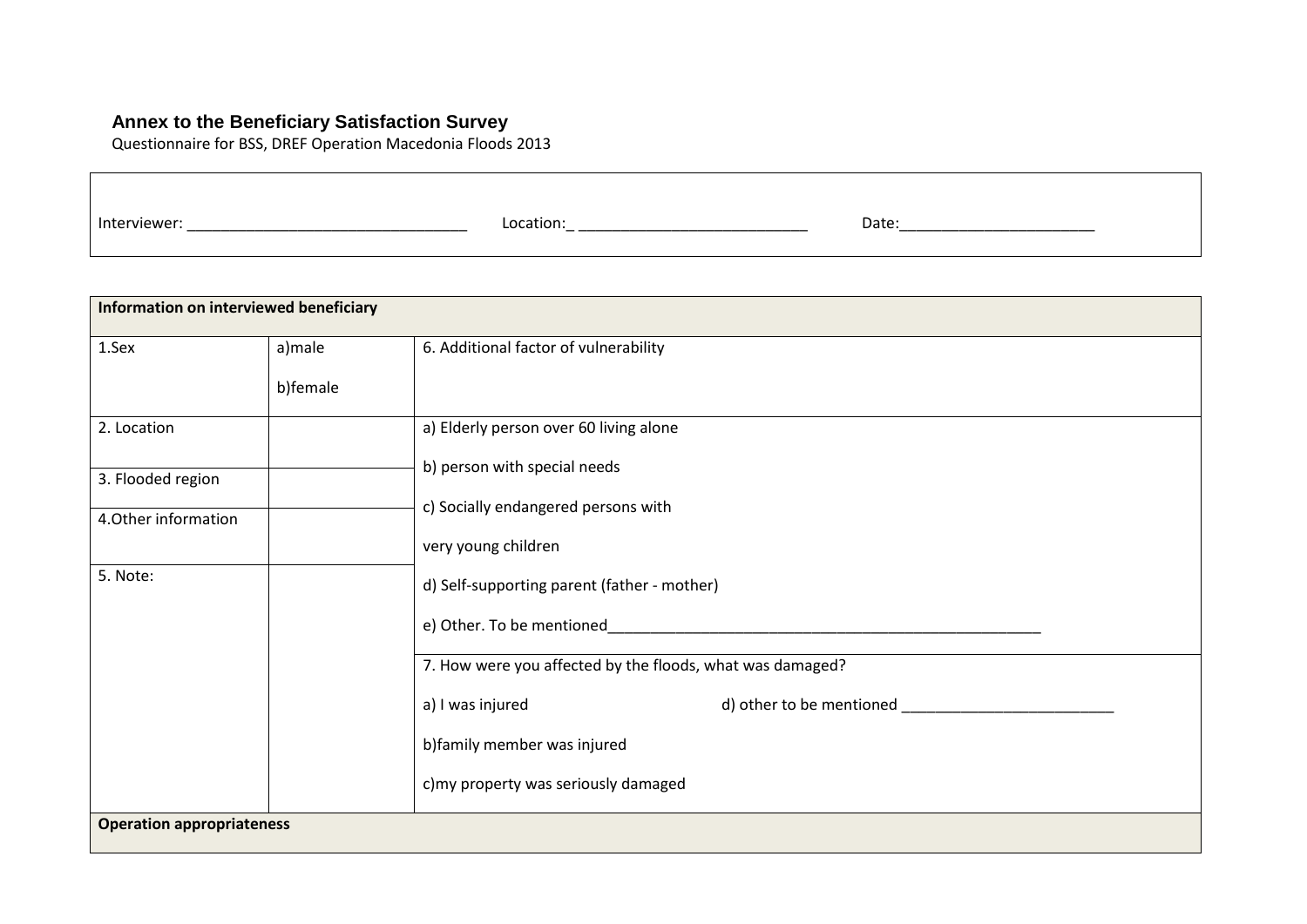| 8. What did you need?                                                | b) Food parcels<br>c) Blankets<br>d) mattresses<br>a) Hygiene parcels            |
|----------------------------------------------------------------------|----------------------------------------------------------------------------------|
|                                                                      | f) potable water<br>g) rubber boots<br>h) kitchen sets<br>e) shelter             |
|                                                                      |                                                                                  |
|                                                                      |                                                                                  |
| 9. Were the received relief items in compliance with your needs?     | a) Yes, the aid was appropriate                                                  |
|                                                                      |                                                                                  |
|                                                                      | b) the aid was partially appropriate                                             |
|                                                                      | c) no it wasn't appropriate                                                      |
|                                                                      |                                                                                  |
| 10. What kind of relief items did you received?                      | b) food parcel c) blankets d) mattresses e) rubber boots f)<br>a) hygiene parcel |
|                                                                      | kitchen set g) all above h) All above and                                        |
|                                                                      |                                                                                  |
| 11. Where did you receive the relief items?                          | b) in shelter c) in local community d) other, to be mentioned<br>a) at home      |
|                                                                      |                                                                                  |
| 12. In which part of the day did you receive the relief items?       | a) morning b) noon c) afternoon d) evening                                       |
| 13. In which part of the day would have been better for you, to      | a) morning b) noon c) afternoon d) evening                                       |
| receive the relief items?                                            |                                                                                  |
| 14. Were the provided relief items sufficient for your family during | b) No<br>a) Yes                                                                  |
| the time of the emergency?                                           |                                                                                  |
| 15. If NOT what was not sufficient?                                  | a) Hygiene parcels<br>b) Food parcels<br>c) Blankets<br>d) mattresses            |
|                                                                      | f) potable water<br>g) rubber boots<br>h) kitchen sets<br>e) shelter             |
|                                                                      | i) Other items. To be mentioned                                                  |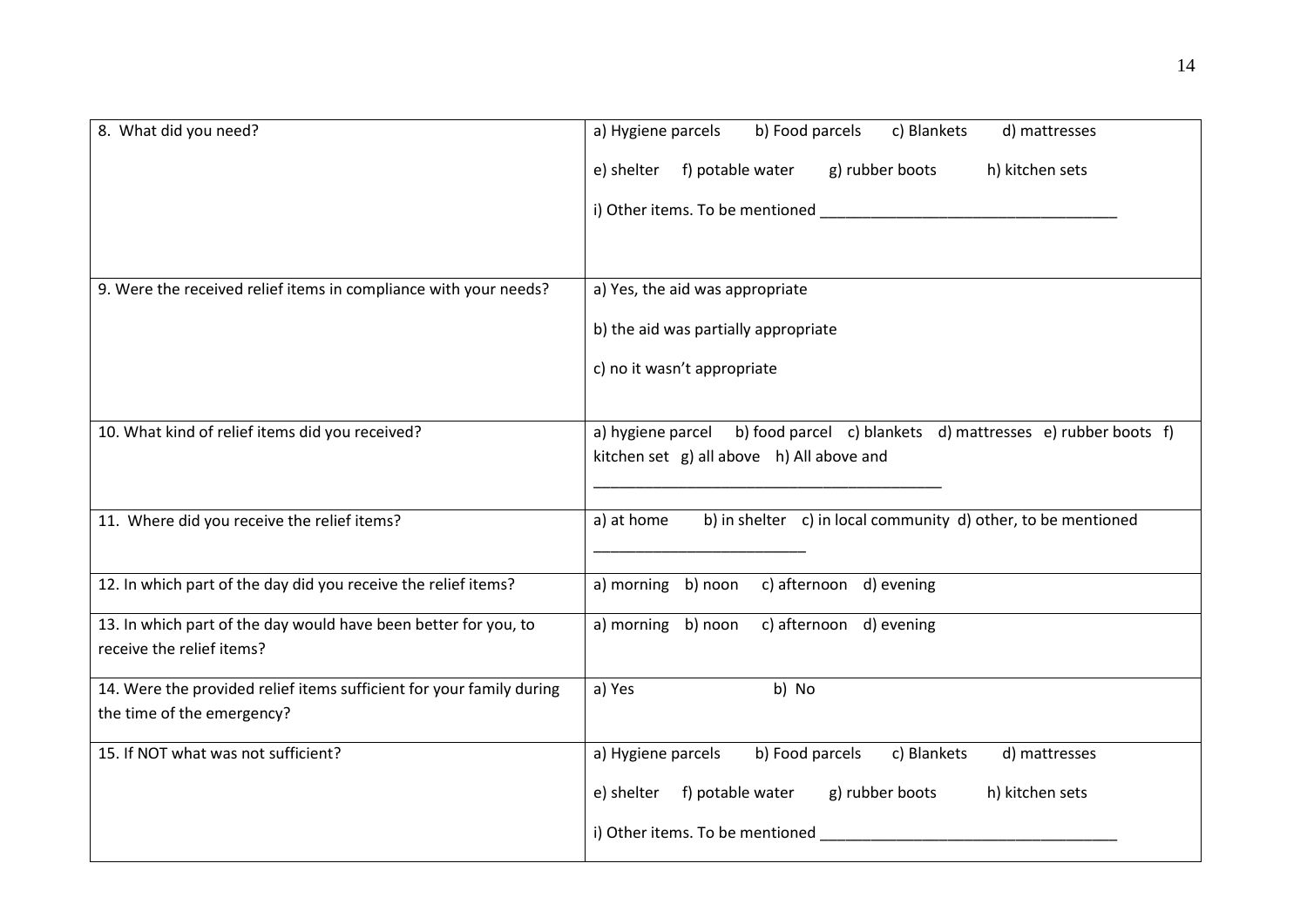| Community involvement while conducting the operation                 |              |                      |                              |              |       |               |                |   |   |    |  |
|----------------------------------------------------------------------|--------------|----------------------|------------------------------|--------------|-------|---------------|----------------|---|---|----|--|
| 16. Were you asked about your needs?                                 | a) Yes       |                      |                              |              | b) No |               |                |   |   |    |  |
| 17. If the answer on the previous question is YES, who asked you?    | a) Red Cross |                      |                              |              |       |               |                |   |   |    |  |
|                                                                      |              |                      | b) Governmental institutions |              |       |               |                |   |   |    |  |
|                                                                      |              |                      | c) other, to be mentioned    |              |       |               |                |   |   |    |  |
| 18. Were you asked for your involvement/suggestion about the         |              |                      | a) Yes, with suggestion      |              |       |               |                |   |   |    |  |
| operation?                                                           | b) No        |                      |                              |              |       |               |                |   |   |    |  |
| 19. Did you know where to make complaint about the provided          | a) Yes       |                      |                              |              | b) No |               |                |   |   |    |  |
| items/services?                                                      |              |                      |                              |              |       |               |                |   |   |    |  |
| <b>Operation visibility</b>                                          |              |                      |                              |              |       |               |                |   |   |    |  |
| 20. Were the Red Cross volunteers/staff wearing uniform or           | a) Yes       |                      |                              |              | b) No |               |                |   |   |    |  |
| visible RC emblems that distinguish them from others?                |              |                      |                              |              |       |               |                |   |   |    |  |
|                                                                      |              |                      |                              |              |       |               |                |   |   |    |  |
| Image of the organization                                            |              |                      |                              |              |       |               |                |   |   |    |  |
| 21. On scale from 1-10 (where 1 is worst and 10 is best) How did the | $\mathbf{1}$ | $\overline{2}$       | $\overline{\mathbf{3}}$      | 4            | 5     | 6             | $\overline{7}$ | 8 | 9 | 10 |  |
| Red Cross volunteers/staff behave while distributing the aid?        |              |                      |                              |              |       |               |                |   |   |    |  |
| <b>Operation timeliness</b>                                          |              |                      |                              |              |       |               |                |   |   |    |  |
| 22. In which timeline did you receive the aid from Red Cross?        |              | a) in first 12 hours |                              | b) first day |       | c) second day |                |   |   |    |  |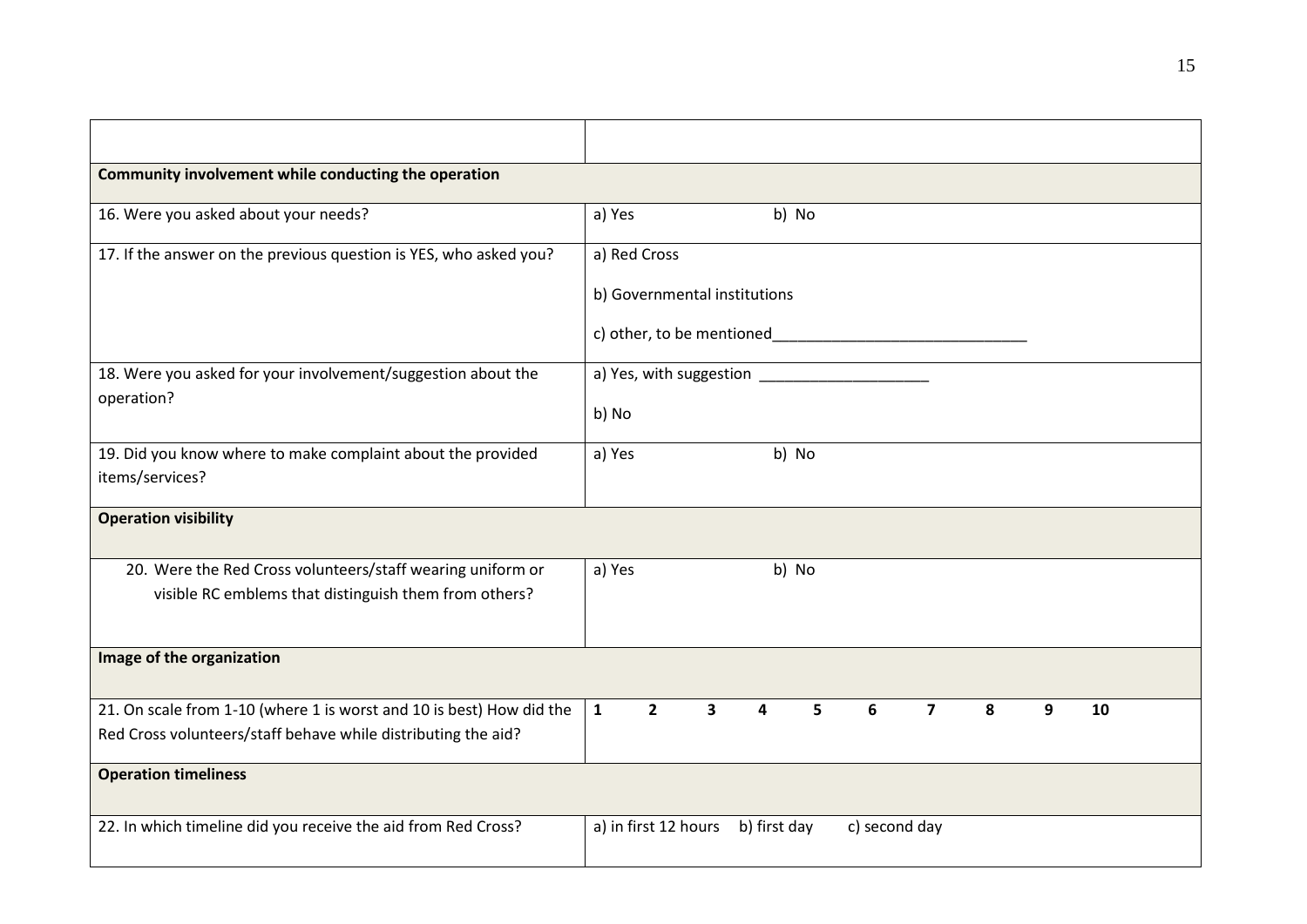|                                                                                                                                         | $d)$ 3-5 days<br>f) second week g) more than 2 weeks<br>e) first week               |
|-----------------------------------------------------------------------------------------------------------------------------------------|-------------------------------------------------------------------------------------|
| Information, dissemination of the operation                                                                                             |                                                                                     |
| 23. Were you timely informed about the distribution of relief items?                                                                    | a) Yes<br>b) No                                                                     |
| 24. What was the timeframe you were informed?                                                                                           | a) 1 day before b) 1-3 days before<br>c)4-7 days before etc.<br>d) more than 7 days |
| 25. Were you aware about the type of relief items that you will<br>receive?                                                             | b) Partially<br>c) No<br>a) Yes                                                     |
| General assessment of the undertaken activities                                                                                         |                                                                                     |
| 26. On scale from 1-10 (where 1 is worst and 10 is best) How will you<br>generally evaluate the undertaken activities by the Red Cross? | $\overline{2}$<br>6<br>8<br>9<br>10<br>$\mathbf{1}$<br>3<br>5.<br>7<br>4            |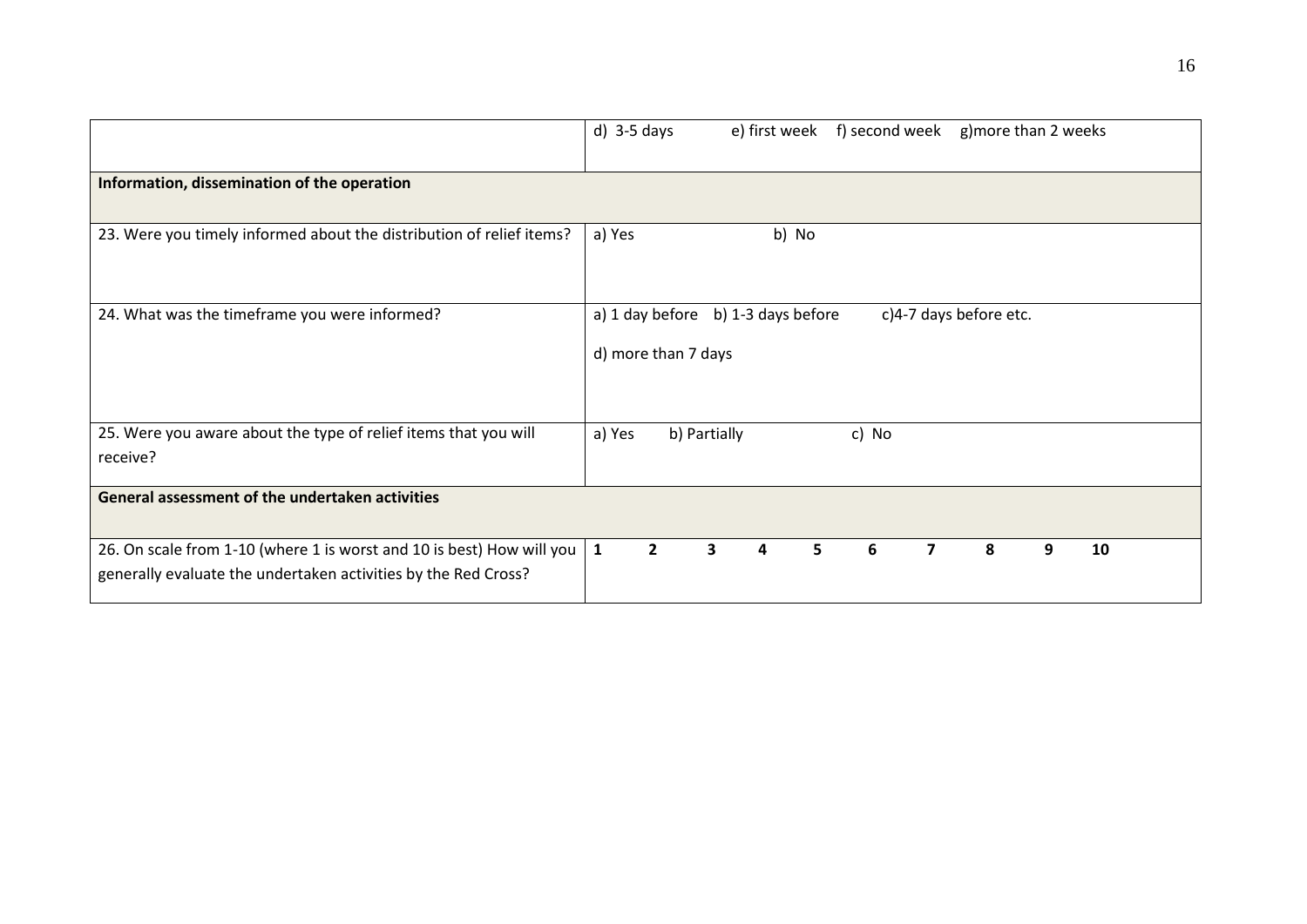#### Distribution table

|                             |                |                            |                      |         |        |                             |                                                            |         |          | Potable  |         |       |                |       |          |                      |
|-----------------------------|----------------|----------------------------|----------------------|---------|--------|-----------------------------|------------------------------------------------------------|---------|----------|----------|---------|-------|----------------|-------|----------|----------------------|
|                             |                |                            |                      | Hygiene |        |                             | Rubber                                                     | Cooking | Sleeping | water in | Plastic |       | Wooden         |       | Affected |                      |
|                             |                |                            | Food parcels parcels |         |        | Blankets Mattresses         | boots                                                      | sets    | bags     | liters   | sheets  | Tanks | Stoves         | Pumps | families | <b>Beneficiaries</b> |
|                             |                |                            |                      |         |        |                             |                                                            |         |          |          |         |       |                |       |          |                      |
| Organization                | Distribution   | Location                   |                      |         |        |                             |                                                            |         |          |          |         |       |                |       |          |                      |
|                             |                | <b>DREF</b>                | 1550                 | 1950    | 2876   | 490                         | 1550                                                       |         |          |          |         | 20    |                | 20    | 1321     | 5284                 |
|                             | Local          |                            |                      |         |        |                             |                                                            |         |          |          |         |       |                |       |          |                      |
|                             | Distribution + |                            |                      |         |        |                             |                                                            |         |          |          |         |       |                |       |          |                      |
| <b>BO Kumanovo</b>          | <b>NERU</b>    | Shelter                    | 105                  | 115     | 200    | 102                         | 98                                                         |         |          | 2000     | 10      |       | $\mathcal{P}$  |       | 105      | 420                  |
|                             | Local          |                            |                      |         |        |                             |                                                            |         |          |          |         |       |                |       |          |                      |
|                             | Distribution + | Sveti Nikole, Mustafino,   |                      |         |        |                             |                                                            |         |          |          |         |       |                |       |          |                      |
| <b>BO Sveti Nikole NERU</b> |                | Erdzelija                  | 90                   | 100     | 450    | 153                         | 97                                                         | 20      | 20       | 250      | 20      |       |                |       | 160      | 640                  |
|                             | Local          |                            |                      |         |        |                             |                                                            |         |          |          |         |       |                |       |          |                      |
|                             | Distribution + |                            |                      |         |        |                             |                                                            |         |          |          |         |       |                |       |          |                      |
| <b>BO Shtip</b>             | <b>NERU</b>    | Novo Selo                  | 24                   | 24      | 48     | 15                          | 19                                                         |         |          |          | 10      |       |                |       | 27       | 108                  |
|                             |                |                            |                      |         |        |                             |                                                            |         |          |          |         |       |                |       |          |                      |
|                             |                |                            |                      |         |        |                             |                                                            |         |          |          |         |       |                |       |          |                      |
|                             |                |                            |                      |         |        |                             |                                                            |         |          |          |         |       |                |       |          |                      |
|                             | Local          | villages Pishica, Drach,   |                      |         |        |                             |                                                            |         |          |          |         |       |                |       |          |                      |
|                             | Distribution + | Kalnishte, Zletovo,        |                      |         |        |                             |                                                            |         |          |          |         |       |                |       |          |                      |
| <b>BO Probishtip</b>        | <b>NERU</b>    | Puzderci                   | 106                  | 106     | 90     | 47                          | 93                                                         | 20      | 10       |          | 10      |       |                |       | 150      | 600                  |
|                             |                |                            |                      |         |        |                             |                                                            |         |          |          |         |       |                |       |          |                      |
|                             |                | Sachevo, Prosenikovo,      |                      |         |        |                             |                                                            |         |          |          |         |       |                |       |          |                      |
|                             |                | Dobrejci, Dabila, Murtino, |                      |         |        |                             |                                                            |         |          |          |         |       |                |       |          |                      |
|                             | Local          | Monospitovo, Vasilevo,     |                      |         |        |                             |                                                            |         |          |          |         |       |                |       |          |                      |
|                             | Distribution + | Raborci, Zubovo, Drvosh,   |                      |         |        |                             |                                                            |         |          |          |         |       |                |       |          |                      |
| <b>BO Strumica</b>          | <b>NERU</b>    | Borievo,                   | 718                  | 948     | 1629   | 107                         | 689                                                        | 47      |          | 4495.5   | 30      |       | $\overline{2}$ |       | 724      | 2896                 |
|                             | Local          |                            |                      |         |        |                             |                                                            |         |          |          |         |       |                |       |          |                      |
|                             | Distribution + |                            |                      |         |        |                             |                                                            |         |          |          |         |       |                |       |          |                      |
| <b>BO Valandovo</b>         | <b>NERU</b>    | Josifovo                   | 50                   | 180     | 540    | 30                          | 87                                                         | 10      | 20       |          | 10      |       |                |       | 50       | 200                  |
|                             | Local          |                            |                      |         |        |                             |                                                            |         |          |          |         |       |                |       |          |                      |
| <b>BO Radovis</b>           | Distribution   |                            | 5                    |         |        |                             |                                                            |         |          |          |         |       |                |       |          | 20                   |
|                             | Local          |                            |                      |         |        |                             |                                                            |         |          |          |         |       |                |       |          |                      |
| <b>BO Bitola</b>            | Distribution   |                            | 47                   | 47      | 94     |                             | 34                                                         |         |          |          |         |       |                |       | 47       | 188                  |
|                             | Local          |                            |                      |         |        |                             |                                                            |         |          |          |         |       |                |       |          |                      |
| <b>BO Ohrid</b>             | Distribution   |                            | 53                   | 53      | 106    |                             | 33                                                         |         |          |          |         |       |                |       | 53       | 212                  |
|                             |                | Sub total:                 | 1198                 | 1578    | 3157   | 454                         | 1150                                                       | 97      | 50       | 6745.5   | 90      |       |                |       | 1321     | 5284                 |
|                             |                | Stocks:                    | 352                  | 372     | $-281$ | 36                          | 400                                                        |         |          |          |         |       |                |       |          |                      |
|                             |                | <b>TOTAL:</b>              | 1550                 | 1950    | 2876   | 490                         | 1550                                                       | 97      | 50       | 6745.5   | 90      |       | 5              |       | 1321     | 5284                 |
|                             |                |                            |                      |         |        |                             |                                                            |         |          |          |         |       |                |       |          |                      |
|                             |                |                            |                      |         |        |                             |                                                            |         |          |          |         |       |                |       |          |                      |
|                             |                |                            |                      |         |        | <b>DREF</b> procurements    |                                                            |         |          |          |         |       |                |       |          |                      |
|                             |                |                            |                      |         |        | Macedonian Red Cross stocks |                                                            |         |          |          |         |       |                |       |          |                      |
|                             |                |                            |                      |         |        |                             | Distributed on reverse, will be returned in MRC for stocks |         |          |          |         |       |                |       |          |                      |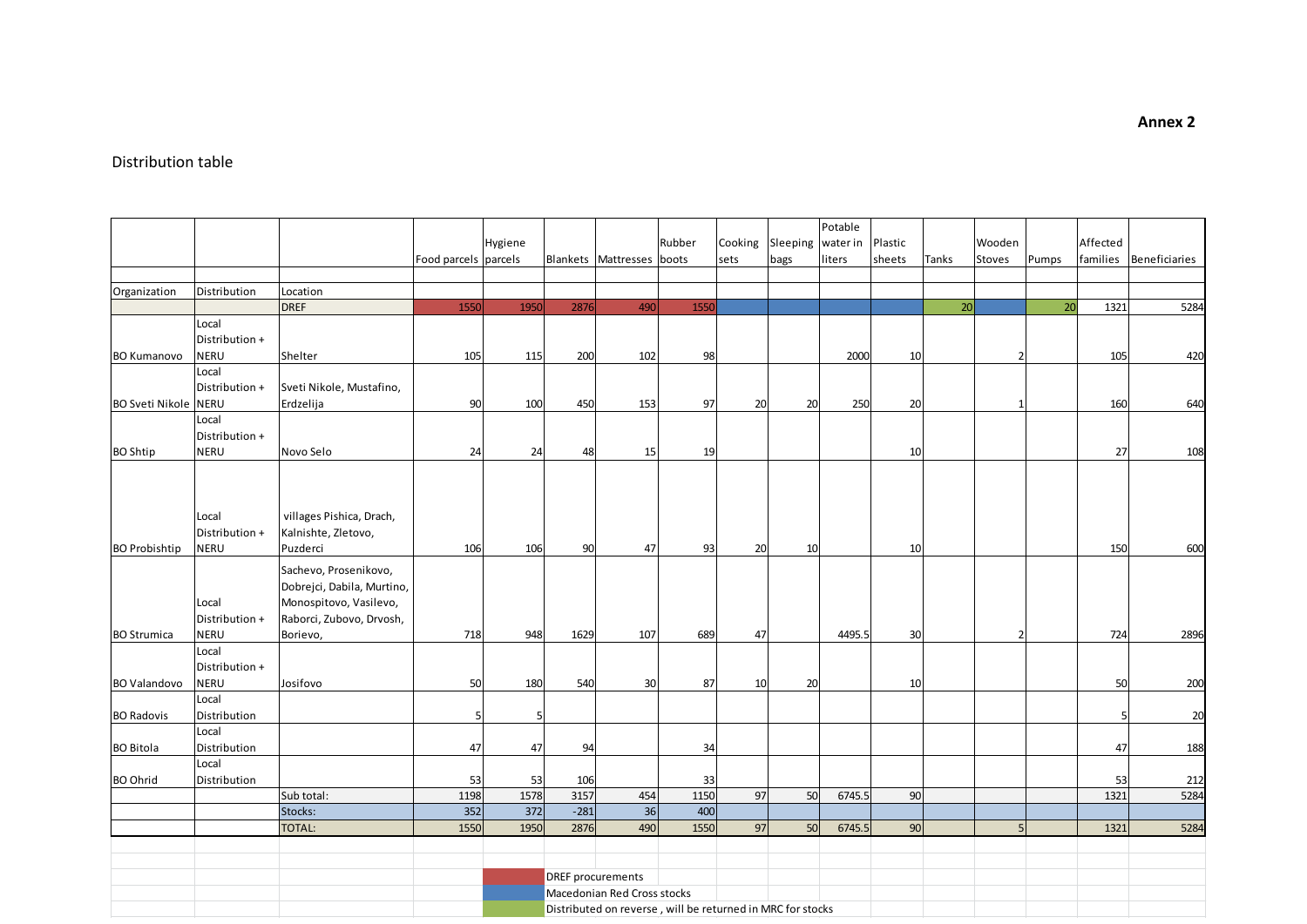### <span id="page-17-0"></span>**Disaster Response Financial Report**

MDRMK002 - Macedonia - Floods

Timeframe: 04 Mar 13 to 04 May 13 Appeal Launch Date: 04 Mar 13 Final Report

|                                | <b>Selected Parameters</b> |                                       |
|--------------------------------|----------------------------|---------------------------------------|
| Reporting Timeframe 2013/03-05 | Programme                  | MDRMK002                              |
| Budget Timeframe 2013/03-05    | <b>Budget</b>              | APPROVED                              |
| Split by funding source        | Project                    | $^\star$                              |
|                                |                            | All figures are in Swiss Francs (CHF) |

### **I. Funding**

|                             | Raise<br>humanitarian<br>standards | <b>Grow RC/RC</b><br>services for<br>vulnerable<br>people | Strengthen RC/<br><b>RC</b> contribution<br>to development | Heighten<br>influence and<br>support for<br><b>RC/RC work</b> | Joint working<br>and<br>accountability | <b>TOTAL</b> | <b>Deferred</b><br>Income |
|-----------------------------|------------------------------------|-----------------------------------------------------------|------------------------------------------------------------|---------------------------------------------------------------|----------------------------------------|--------------|---------------------------|
| A. Budget                   |                                    | 176,424                                                   |                                                            |                                                               |                                        | 176,424      |                           |
| <b>B. Opening Balance</b>   |                                    | 0                                                         |                                                            |                                                               |                                        | 0            |                           |
| Income                      |                                    |                                                           |                                                            |                                                               |                                        |              |                           |
| Other Income                |                                    |                                                           |                                                            |                                                               |                                        |              |                           |
| <b>DREF Allocations</b>     |                                    | 176,424                                                   |                                                            |                                                               |                                        | 176,424      |                           |
| <b>C4. Other Income</b>     |                                    | 176,424                                                   |                                                            |                                                               |                                        | 176,424      |                           |
| C. Total Income = SUM(C1C4) |                                    | 176,424                                                   |                                                            |                                                               |                                        | 176,424      |                           |
| D. Total Funding = $B + C$  |                                    | 176,424                                                   |                                                            |                                                               |                                        | 176,424      |                           |

\* Funding source data based on information provided by the donor

### **II. Movement of Funds**

|                                    | Raise<br>humanitarian<br>standards | Grow RC/RC<br>services for<br>vulnerable<br>people | Strengthen RC/<br><b>RC</b> contribution<br>to development | Heighten<br>influence and<br>support for<br><b>RC/RC</b> work | Joint working<br>and<br>accountability | <b>TOTAL</b> | <b>Deferred</b><br>Income |
|------------------------------------|------------------------------------|----------------------------------------------------|------------------------------------------------------------|---------------------------------------------------------------|----------------------------------------|--------------|---------------------------|
| <b>B. Opening Balance</b>          |                                    | 0                                                  |                                                            |                                                               |                                        | 0            |                           |
| C. Income                          |                                    | 176,424                                            |                                                            |                                                               |                                        | 176,424      |                           |
| E. Expenditure                     |                                    | $-176.424$                                         |                                                            |                                                               | $-176.424$                             |              |                           |
| F. Closing Balance = $(B + C + E)$ |                                    |                                                    |                                                            |                                                               |                                        |              |                           |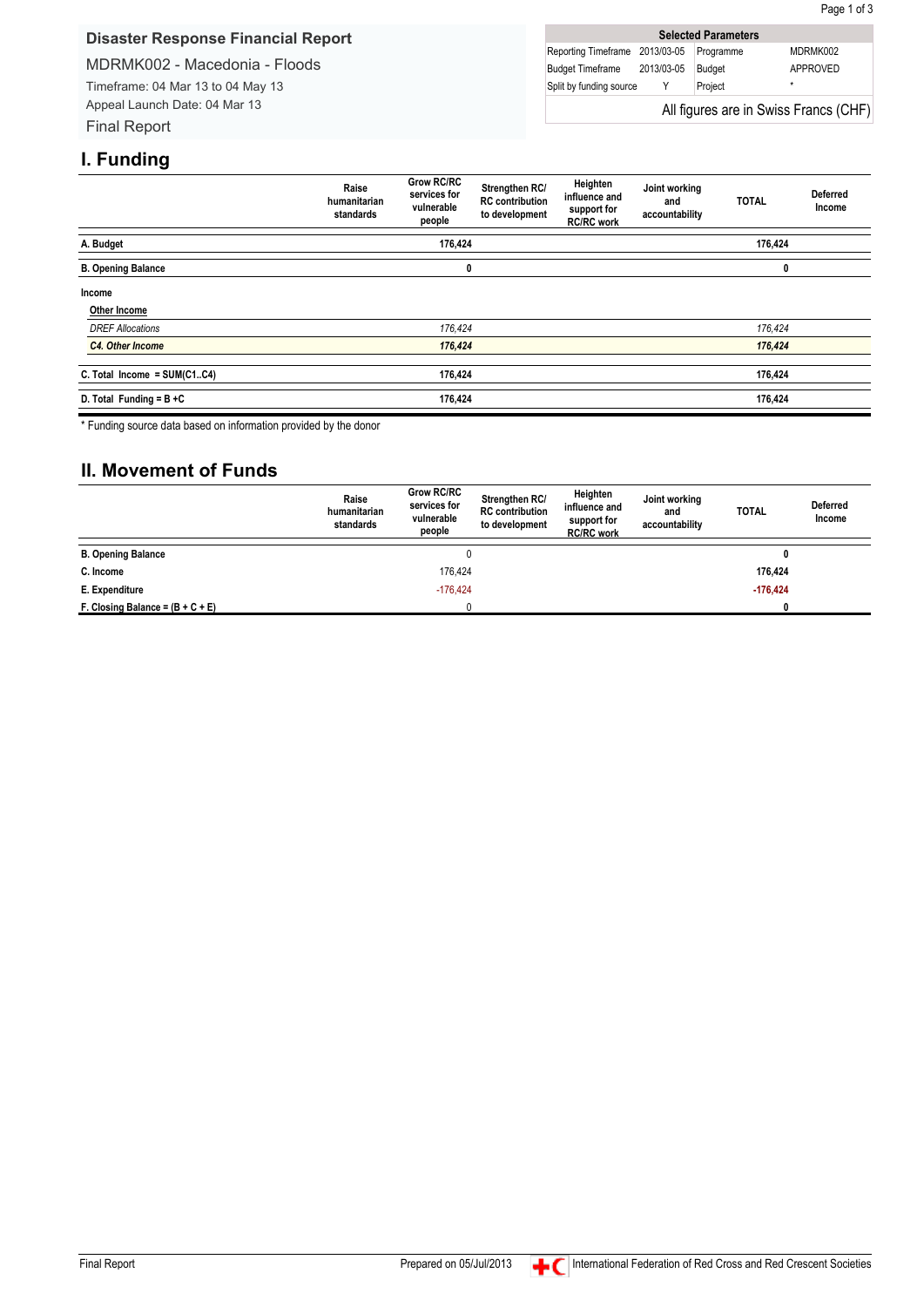### **Disaster Response Financial Report**

MDRMK002 - Macedonia - Floods

Timeframe: 04 Mar 13 to 04 May 13 Appeal Launch Date: 04 Mar 13 Final Report

| <b>Selected Parameters</b>            |            |               |          |  |  |  |
|---------------------------------------|------------|---------------|----------|--|--|--|
| Reporting Timeframe 2013/03-05        |            | Programme     | MDRMK002 |  |  |  |
| <b>Budget Timeframe</b>               | 2013/03-05 | <b>Budget</b> | APPROVED |  |  |  |
| Split by funding source               |            | Project       | ÷        |  |  |  |
| All figures are in Swiss Francs (CHF) |            |               |          |  |  |  |

### **III. Expenditure**

|                                                               | Expenditure   |                                    |                                                    |                                                     |                                                         |                                        |              |            |
|---------------------------------------------------------------|---------------|------------------------------------|----------------------------------------------------|-----------------------------------------------------|---------------------------------------------------------|----------------------------------------|--------------|------------|
| <b>Account Groups</b>                                         | <b>Budget</b> | Raise<br>humanitarian<br>standards | Grow RC/RC<br>services for<br>vulnerable<br>people | Strengthen RC/<br>RC contribution<br>to development | Heighten<br>influence and<br>support for RC/<br>RC work | Joint working<br>and<br>accountability | <b>TOTAL</b> | Variance   |
|                                                               | Α             |                                    |                                                    |                                                     |                                                         |                                        | B            | $A - B$    |
| <b>BUDGET (C)</b>                                             |               |                                    | 176,424                                            |                                                     |                                                         |                                        | 176,424      |            |
| Relief items, Construction, Supplies                          |               |                                    |                                                    |                                                     |                                                         |                                        |              |            |
| Clothing & Textiles                                           | 64,773        |                                    |                                                    |                                                     |                                                         |                                        |              | 64,773     |
| Food                                                          | 42,562        |                                    |                                                    |                                                     |                                                         |                                        |              | 42,562     |
| Water, Sanitation & Hygiene                                   | 31,755        |                                    |                                                    |                                                     |                                                         |                                        |              | 31,755     |
| <b>Total Relief items, Construction, Sup</b>                  | 139,090       |                                    |                                                    |                                                     |                                                         |                                        |              | 139,090    |
| Logistics, Transport & Storage                                |               |                                    |                                                    |                                                     |                                                         |                                        |              |            |
| Distribution & Monitoring                                     | 3,992         |                                    |                                                    |                                                     |                                                         |                                        |              | 3,992      |
| Transport & Vehicles Costs                                    | 7,000         |                                    |                                                    |                                                     |                                                         |                                        |              | 7,000      |
| Logistics Services                                            | 4,274         |                                    |                                                    |                                                     |                                                         |                                        |              | 4,274      |
| <b>Total Logistics, Transport &amp; Storage</b>               | 15,266        |                                    |                                                    |                                                     |                                                         |                                        |              | 15,266     |
|                                                               |               |                                    |                                                    |                                                     |                                                         |                                        |              |            |
| Personnel<br>National Staff                                   | 1,200         |                                    |                                                    |                                                     |                                                         |                                        |              | 1,200      |
| National Society Staff                                        | 3,000         |                                    |                                                    |                                                     |                                                         |                                        |              | 3,000      |
| Volunteers                                                    | 200           |                                    |                                                    |                                                     |                                                         |                                        |              | 200        |
| <b>Total Personnel</b>                                        | 4,400         |                                    |                                                    |                                                     |                                                         |                                        |              | 4,400      |
|                                                               |               |                                    |                                                    |                                                     |                                                         |                                        |              |            |
| <b>Workshops &amp; Training</b>                               | 4,800         |                                    |                                                    |                                                     |                                                         |                                        |              | 4,800      |
| Workshops & Training<br><b>Total Workshops &amp; Training</b> | 4,800         |                                    |                                                    |                                                     |                                                         |                                        |              | 4,800      |
|                                                               |               |                                    |                                                    |                                                     |                                                         |                                        |              |            |
| <b>General Expenditure</b>                                    |               |                                    |                                                    |                                                     |                                                         |                                        |              |            |
| Office Costs                                                  | 1,500         |                                    |                                                    |                                                     |                                                         |                                        |              | 1,500      |
| Communications                                                | 600           |                                    |                                                    |                                                     |                                                         |                                        |              | 600        |
| <b>Total General Expenditure</b>                              | 2,100         |                                    |                                                    |                                                     |                                                         |                                        |              | 2,100      |
| <b>Contributions &amp; Transfers</b>                          |               |                                    |                                                    |                                                     |                                                         |                                        |              |            |
| <b>Cash Transfers National Societies</b>                      |               |                                    | 165,656                                            |                                                     |                                                         |                                        | 165,656      | $-165,656$ |
| <b>Total Contributions &amp; Transfers</b>                    |               |                                    | 165,656                                            |                                                     |                                                         |                                        | 165,656      | $-165,656$ |
| <b>Indirect Costs</b>                                         |               |                                    |                                                    |                                                     |                                                         |                                        |              |            |
| Programme & Services Support Recove                           | 10,768        |                                    | 10,768                                             |                                                     |                                                         |                                        | 10,768       | 0          |
| <b>Total Indirect Costs</b>                                   | 10,768        |                                    | 10,768                                             |                                                     |                                                         |                                        | 10,768       | $\pmb{0}$  |
| <b>TOTAL EXPENDITURE (D)</b>                                  | 176,424       |                                    | 176,424                                            |                                                     |                                                         |                                        | 176,424      | $\pmb{0}$  |
| VARIANCE (C - D)                                              |               |                                    | $\mathbf{0}$                                       |                                                     |                                                         |                                        | $\mathbf{0}$ |            |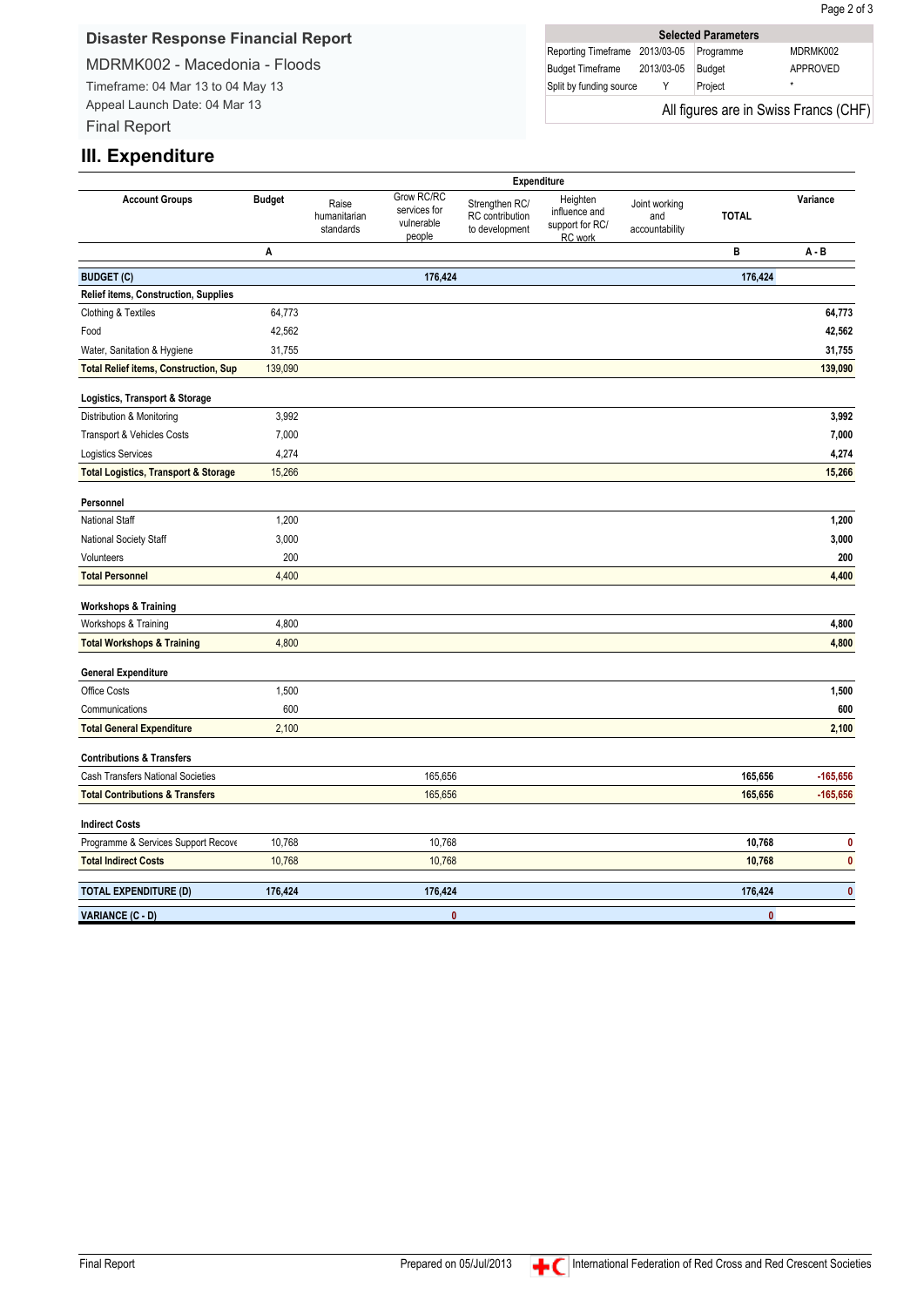MDRMK002 - Macedonia - Floods

Timeframe: 04 Mar 13 to 04 May 13 Appeal Launch Date: 04 Mar 13 Final Report

|                                       | <b>Selected Parameters</b> |               |          |  |  |  |  |
|---------------------------------------|----------------------------|---------------|----------|--|--|--|--|
| Reporting Timeframe 2013/03-05        |                            | Programme     | MDRMK002 |  |  |  |  |
| <b>Budget Timeframe</b>               | 2013/03-05                 | <b>Budget</b> | APPROVED |  |  |  |  |
| Split by funding source               |                            | Project       | $\star$  |  |  |  |  |
| All figures are in Swiss Francs (CHF) |                            |               |          |  |  |  |  |

### **IV. Breakdown by subsector**

| <b>Business Line / Sub-sector</b>               | <b>Budget</b> | Opening<br>Balance | Income  | Fundina | Expenditure | Closing<br>Balance | Deferred<br>Income |
|-------------------------------------------------|---------------|--------------------|---------|---------|-------------|--------------------|--------------------|
| BL2 - Grow RC/RC services for vulnerable people |               |                    |         |         |             |                    |                    |
| Disaster response                               | 176.424       |                    | 176.424 | 176.424 | 176.424     |                    |                    |
| Subtotal BL2                                    | 176.424       |                    | 176.424 | 176.424 | 176.424     |                    |                    |
| <b>GRAND TOTAL</b>                              | 176.424       |                    | 176.424 | 176.424 | 176.424     |                    |                    |